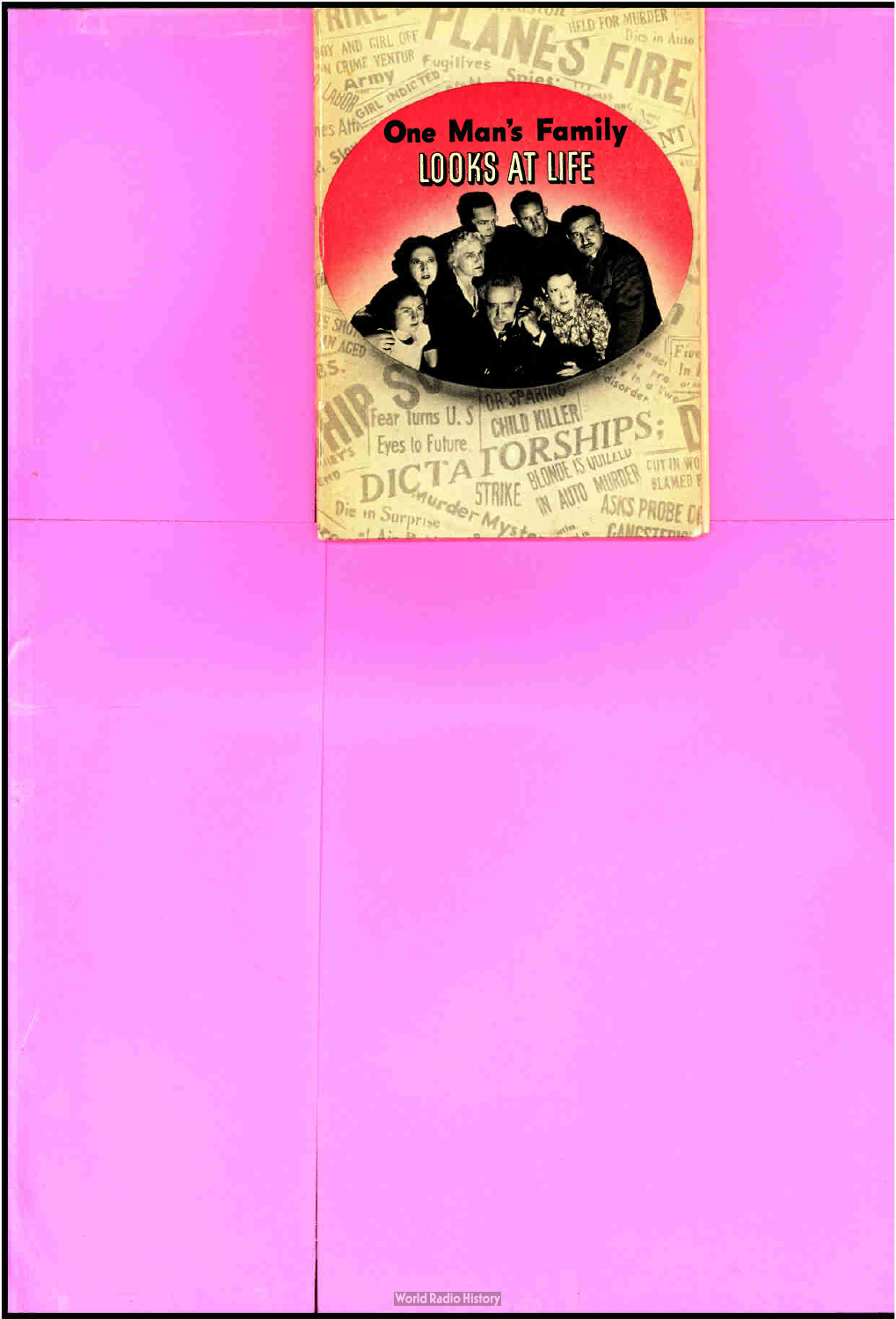PAUL BARBOUR Dear friend of One Mario Family: It is a real pleasure to send you this book - a printed record of our conversation. important afternoon We sincerely hope that there thoughts of One Marie Family will way belg to you to you know, this book comes to you not only from One Man's Family, but also from the makers of Fender Leaf Fea. When you think of one, think of the other . For Juder leaf Fea makes it possible for One Man's Tamily to meet your family over the radio. Cash time yo buy Jender heap Jean you are belping us to continue on the air and of course you are also enjoying the very finest of the Hather Barbour and all the Family send their warm good ishes and join me. thanking you for your Sincerday Paul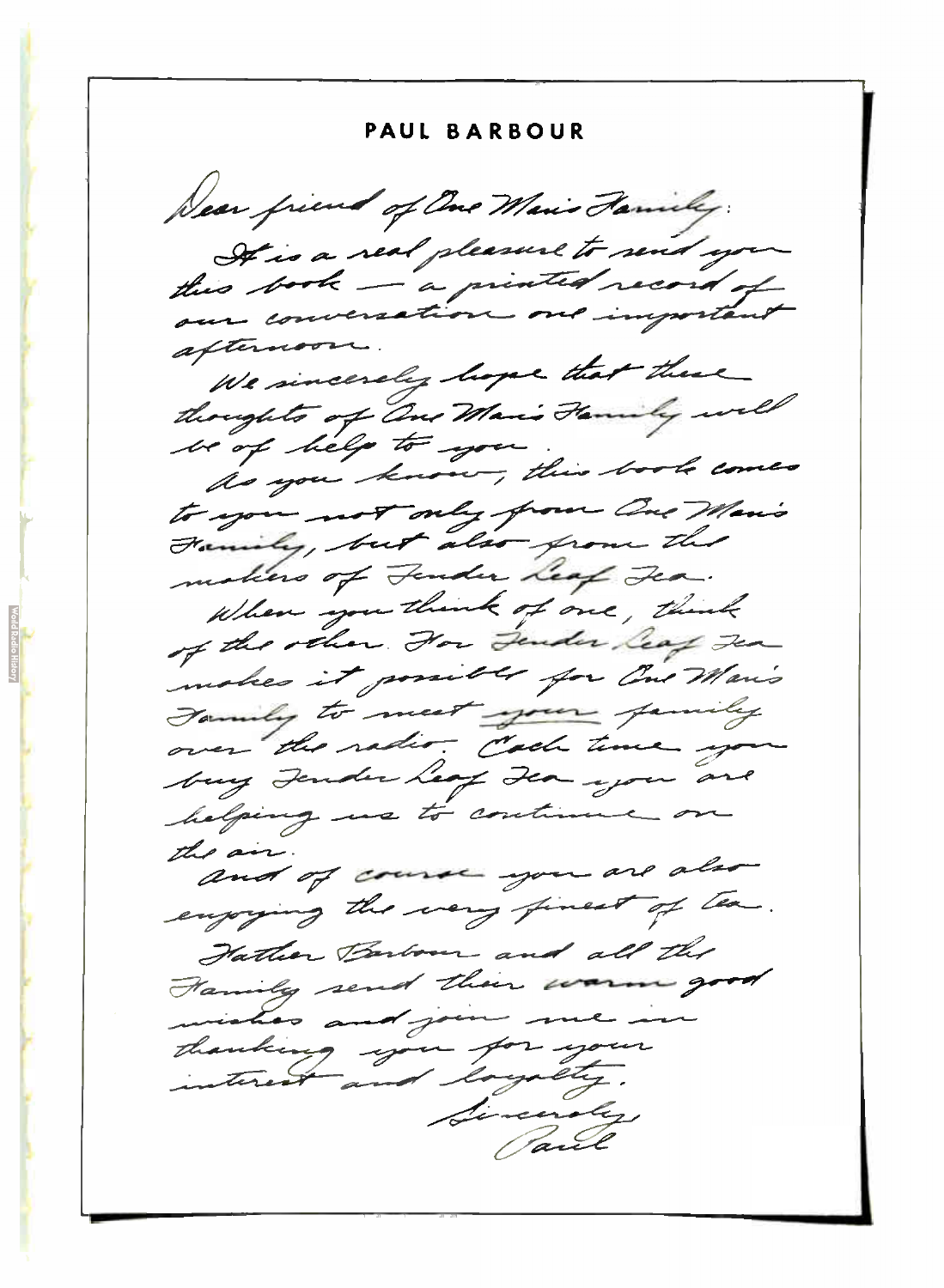

# THE SCENE

课

Afternoon. Dark clouds have drifted in through the Golden Gate and now the sea cliff area of San Francisco is being drenched in a steady downpour. But all is snug at the Barbours. There is a crackling fire in the hearth, a gust of wood smoke when the outside door is opened, and the sudden fresh damp smell. A cut-glass bowl of red apples is on the table by the door. Teddy, with a daisy in her hand, is teasing Father Barbour, who tries his best to concentrate on his magazine. Claudia is comfortably sitting on a big, soft stool at Father Barbour's side. Jack, on the arm of the sofa, watches preoccupied, but Fanny, neat as a pin, smiles as she looks up from her sewing. Hazel standing behind the sofa, Cliff, lolling in a corner of it and Paul, looking up from his book, are all amused at the byplay between Teddy and Father Barbour.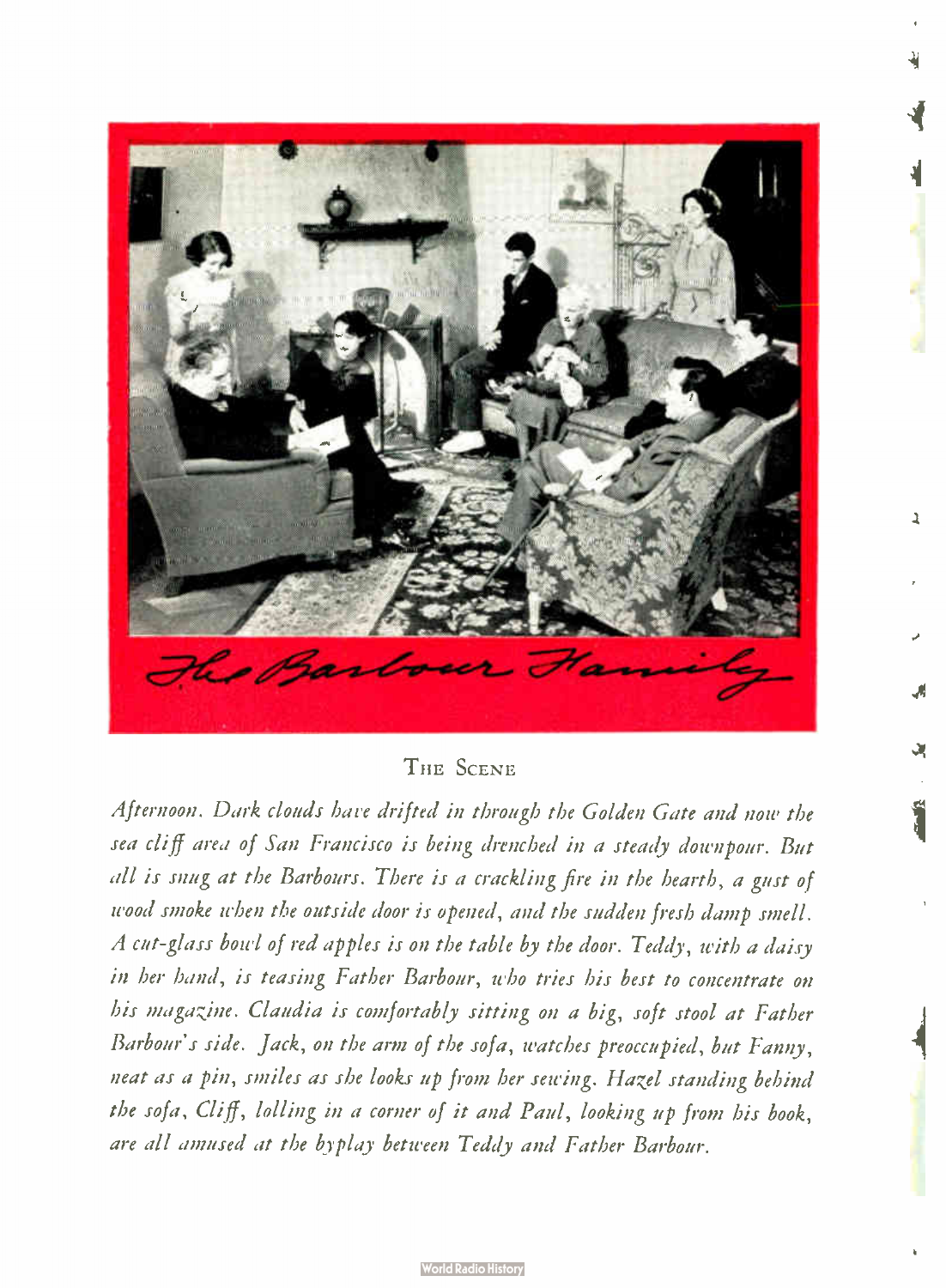# ONE MAN'S FAMILY LOOKS AT LIFE

FANNY: (Laughing)

Teddy! Stop teasing Father Barbour.

# $P_{\text{AUL}}$ .

And what's more, young lady, you have homework to do, this rainy afternoon.

# TEDDY:

I was just going upstairs anyway. So there! (She starts to leave as Nicky comes in.)

NICKY:

Where away, Teddy?

TEDDY: (From the door) Oh, I just guess I'm not wanted! (All laugh).

#### NICKY:

Well, it's raining as hard as ever. Beastly weather.

# CLIFFORD:

Just an omen of what the world's coming to.

#### HENRY:

Eh—what's that?

CLIFFORD:

Physical disturbances, gloom, depression.

#### N<sub>ICKY</sub>:

A sad world . . . raining tears.

## FANNY:

What in the world are you talking about? I don't see anything wrong with the world . . . at least with our world.

# NICKY:

I wish I could agree, Mother Barbour. To me things are bad and getting worse.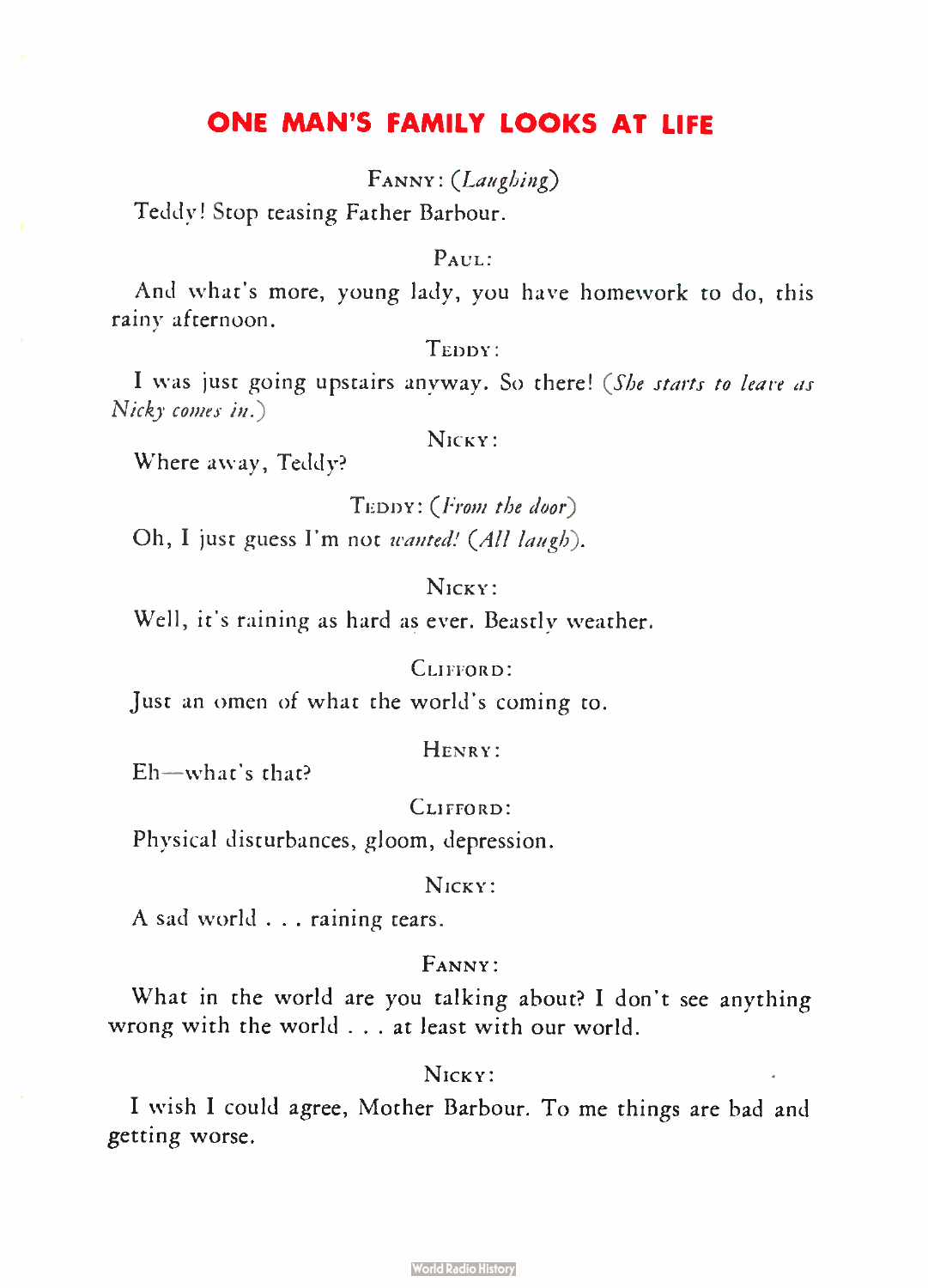Eh . . . Nicholas, you mean it's unreasonable to suppose we can expect better things ahead?

#### Nicky:

Perhaps sir, you can point out a glimmer of hope. For my part, I'm inclined to believe . . .

# CLAUDIA:

Well, I say it's a GOOD old world . . . and I LIKE it.

# NICKY:

But there is trouble in the world, Claudia. And in this modern world you can't isolate yourself. What's one man's trouble is every man's trouble.

# FANNY:

Except to make me sorry, why should I be affected by what's taking place in the Orient and in Europe?

#### HAZEL:

Yes, a lot of people are saying that, and yet you notice how they tremble in their boots every time an international incident develops.

#### NICKY:

It's mob hysteria. It's happened over and over. Let two men start to fight in a crowd, and what happens? Suddenly the whole crowd is angry, wanting to fight somebody . . . anybody.

### HAZEL: (Amused)

Paul, haven't you anything to add to this?

#### PAUL:

I've just been thinking . . . we're on the verge of a world crisis, and here sits a typical cross section of the public.

#### HENRY:

Eh? Our family? What are you getting at, Paul?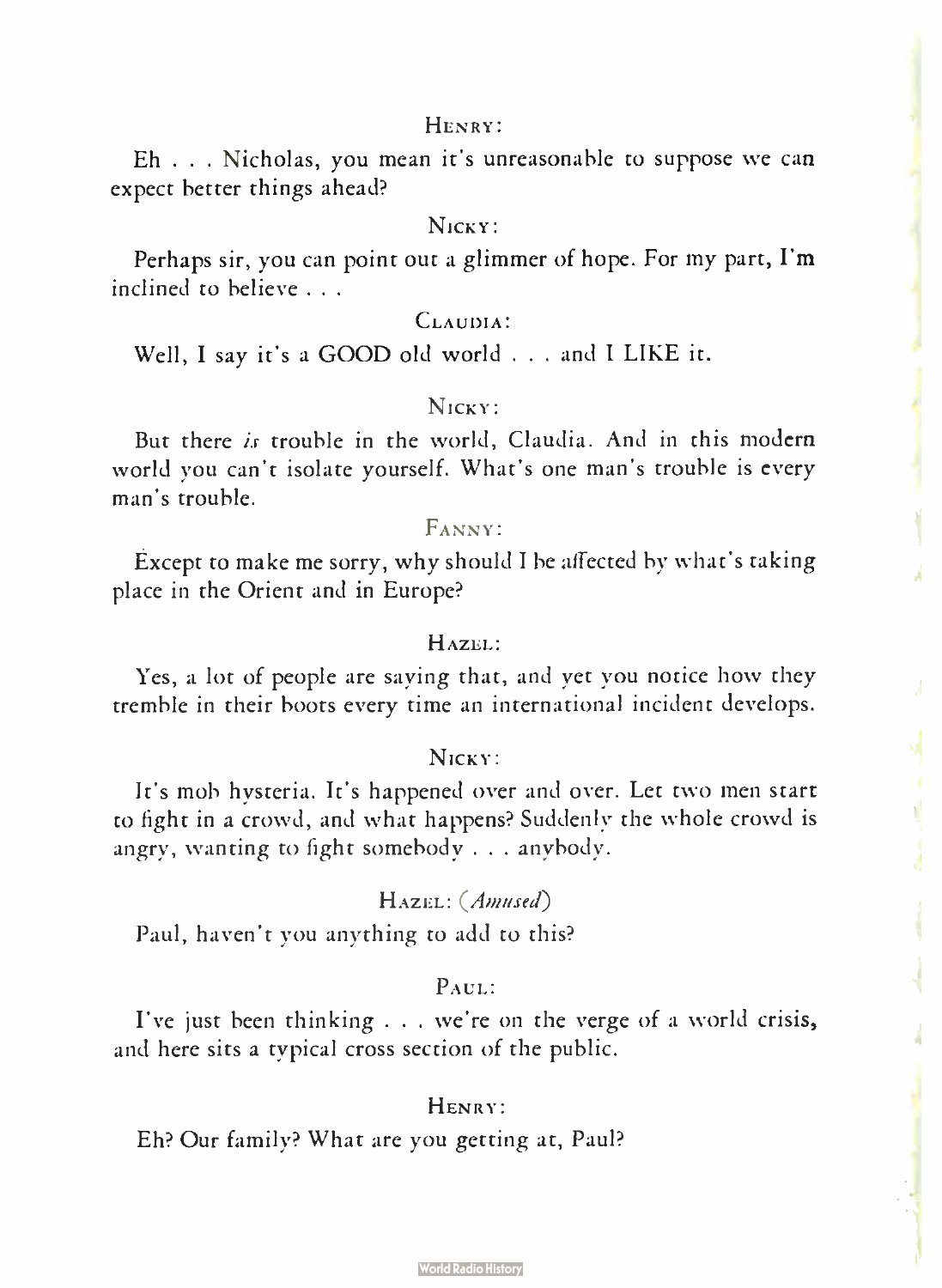## PAUL:

Well, I was just wondering if we couldn't take time for each of us to discuss the thing that's closest to his heart in connection with the present world conditions.

# CLAUDIA: (Amused)

Isn't that getting in over our heads, Paul?

# PAUL:

Why is it? Almost everyone has a good thought about it, but he keeps it to himself and says, "Who am I to express an opinion on world affairs."

# HAZEL: (Amused)

Well, you'll have to admit it DOES sound a little bit fantastic.

#### PAUL:

Not when you consider that every world problem has its beginning and its solution in the hearts of men.

# CLAUDIA:

In the hearts of men?

## PAUL:

Certainly. The future of the world lies in the hearts of men, not in some vague, complicated system of which the ordinary person has no knowledge . . . What's in your heart and what's in my heart is going to have a lot to do with what happens this coming year.



"It's a GOOD old world . . . and I LIKE if."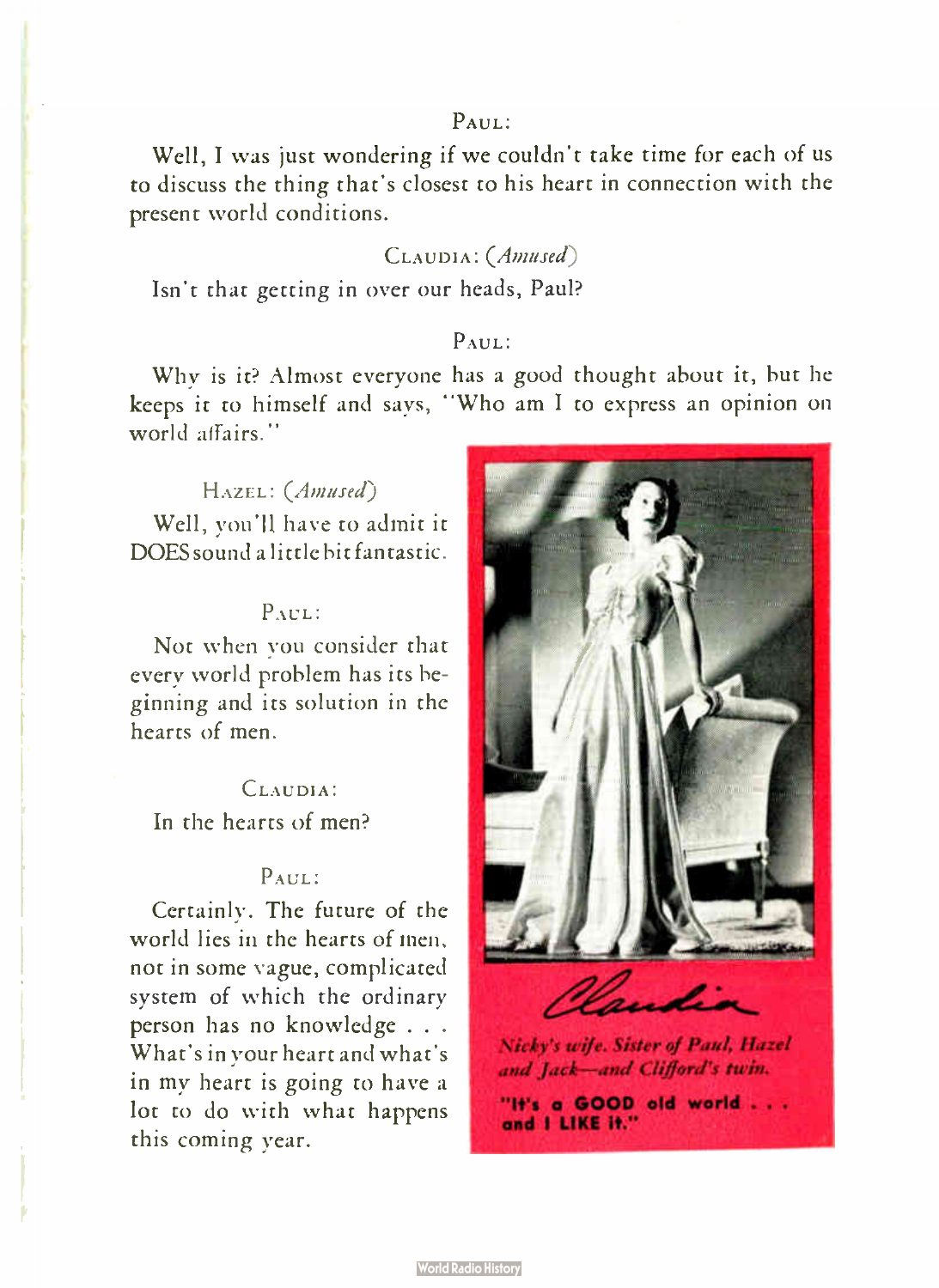By your heart and my heart you naturally mean each individual heart in the world.

# PAUL:

Yes. So why not examine what's in the hearts of this little group here and see what's in store for us. Dad, let's begin with you. What one thing is foremost in your thoughts?

#### HENRY:

Why, Paul, I think "family".

# PAUL:

Very well, "family". How, in your opinion, does family tie in with today's problems?

## HENRY: (Grunts)

<sup>I</sup>don't know that I'm capable of discussing the subject intelligently.

# $P_{\text{AIII}}$ .

At least you're capable of expressing an opinion, and you must have a very definite opinion if the subject is foremost in your consciousness.

#### HENRY:

<sup>I</sup>have. To begin with, it's my opinion that the family is the source from whence comes the moral strength of a nation. And disintegration of any nation begins with the disintegration of the family. The family is the smallest unit in society. Millions and millions of these little units make a nation. And the standards of living set up by these family units indicate the high or low standards of a nation.

#### PAUL:

And as family life goes to pieces, so a nation goes to pieces.

# HAZEL:

Then Father, it's your belief that it lies in the hands of the fathers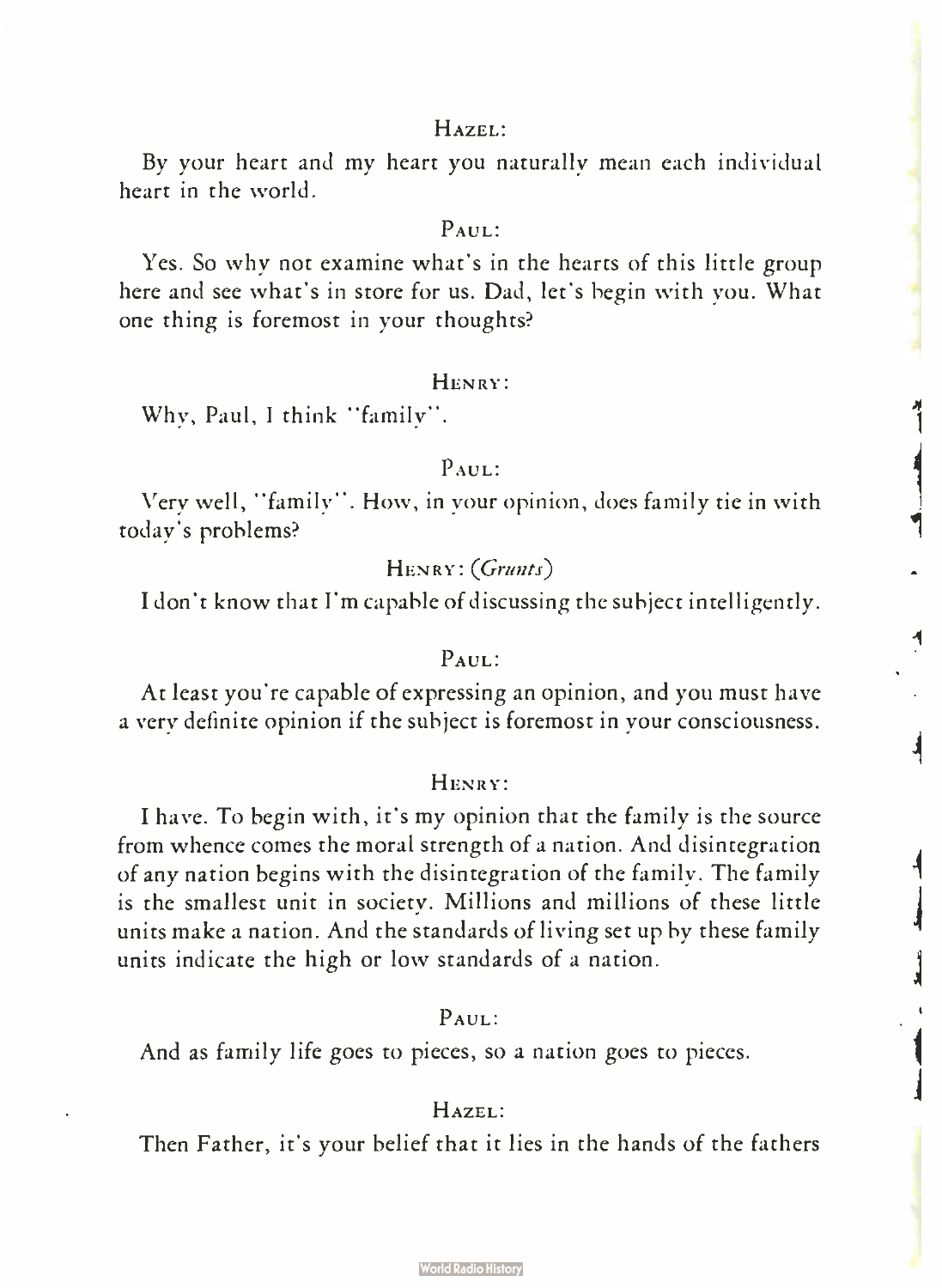

and mothers of this country to either strengthen or weaken our national force?

**World Radio History**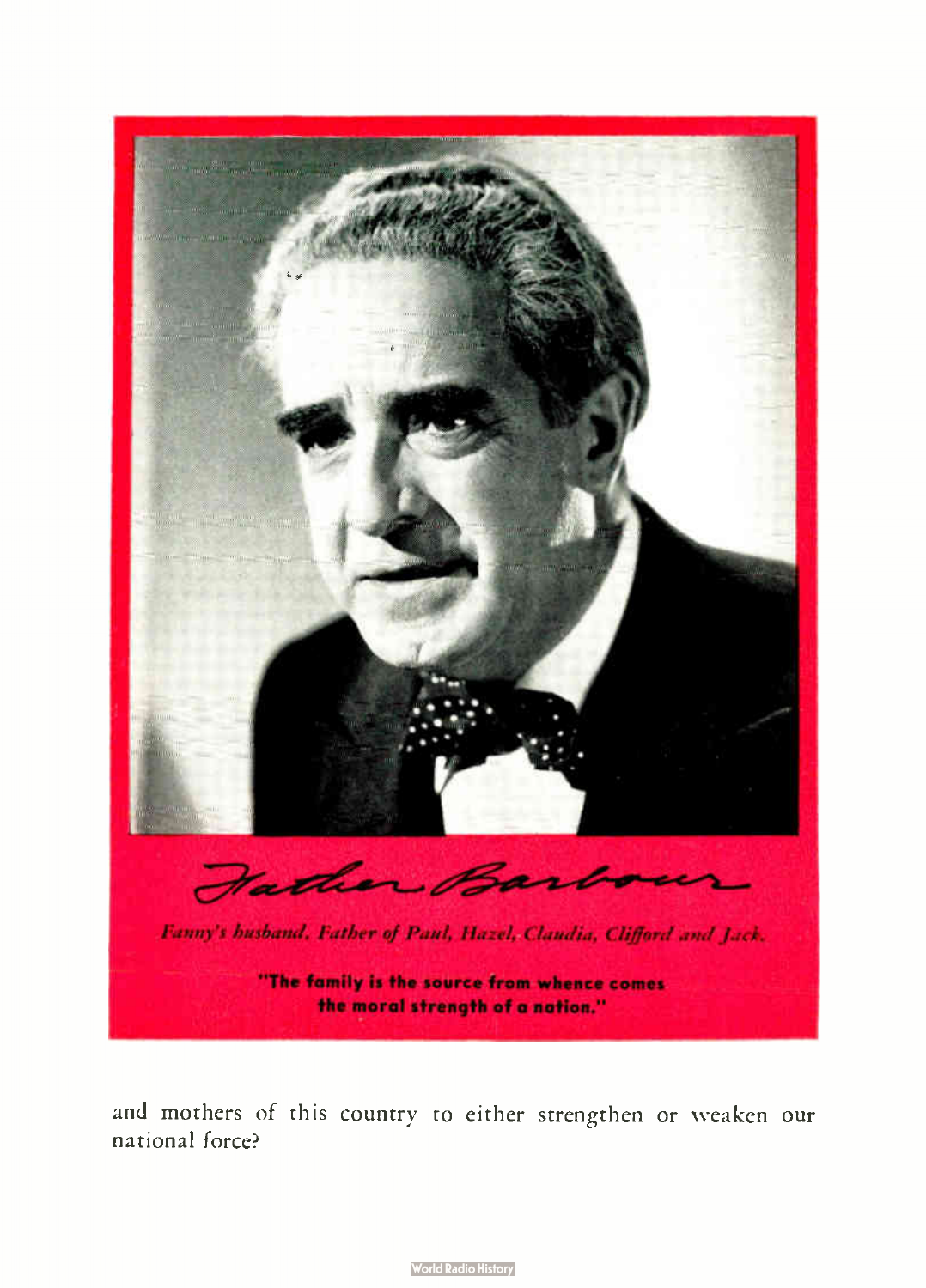I do indeed! A well disciplined, morally upright family is bound to turn out good citizens! Good citizens make a good nation.

#### PAUL:

No doubt about that!

## JACK:

Yes, but Dad, this country and every other country is having an awful lot of trouble right now. Does that mean that family life isn't as good as it was?

#### HENRY:

Well, Jack, you'll find the answer to that if you look up your statistics.

#### $Jac$ :

How do you mean, Dad?

#### HENRY:

I think you'll find that today there are more broken homes, more divorced men and women, more children without one of their parents than any time in the history of the world.

#### JACK:

And you think that's the cause of all the trouble in the world today?

#### HENRY:

It's a primary cause. The world's in confusion. Why? In my opinion it's mainly because national thought is confused. Why? Because the thoughts of the citizens of each nation are confused. Again why? Because something has happened to the individual . . . something that shakes his faith in himself and in all the established institutions he's always believed in.

#### HAZEL:

But what's the family got to do with that, Dad?

**World Radio History**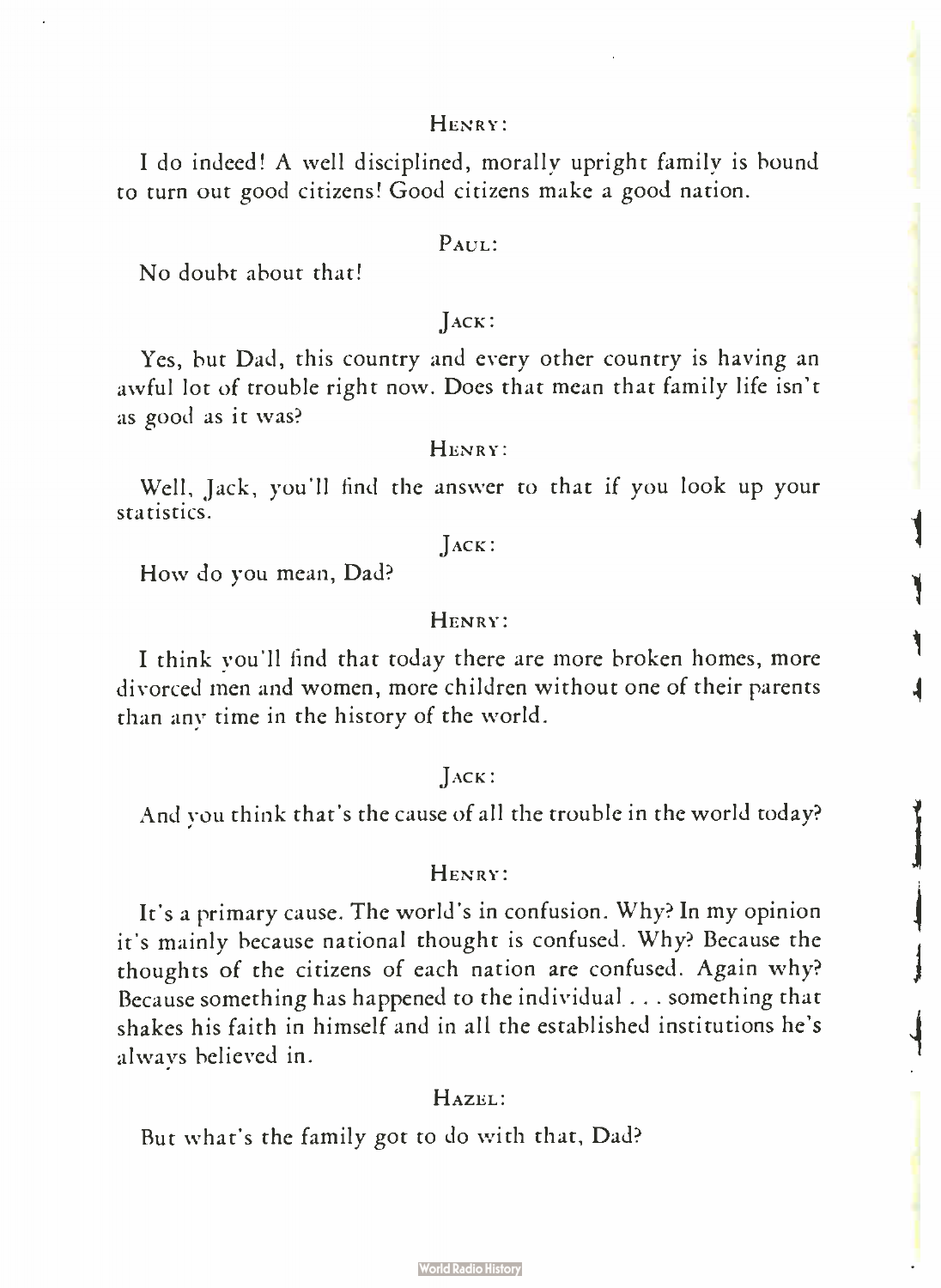Isn't it apparent? Many of our beliefs are formed when we are young.

# HAZEL:

Well, yes . . .

# HENRY:

And the only unit of civilization a child comes into close contact with and can understand is family. To little Joan, the world is Claudia and Nicky, and some of us in this room. You can see that. Now supposing when you children were small, your mother and I had divorced.

# HAZEL:

Oh, it's unthinkable.

# PAUL:

Indeed it is. It would have rocked our little world to the very depths. It could easily have undermined the life of every one of us.

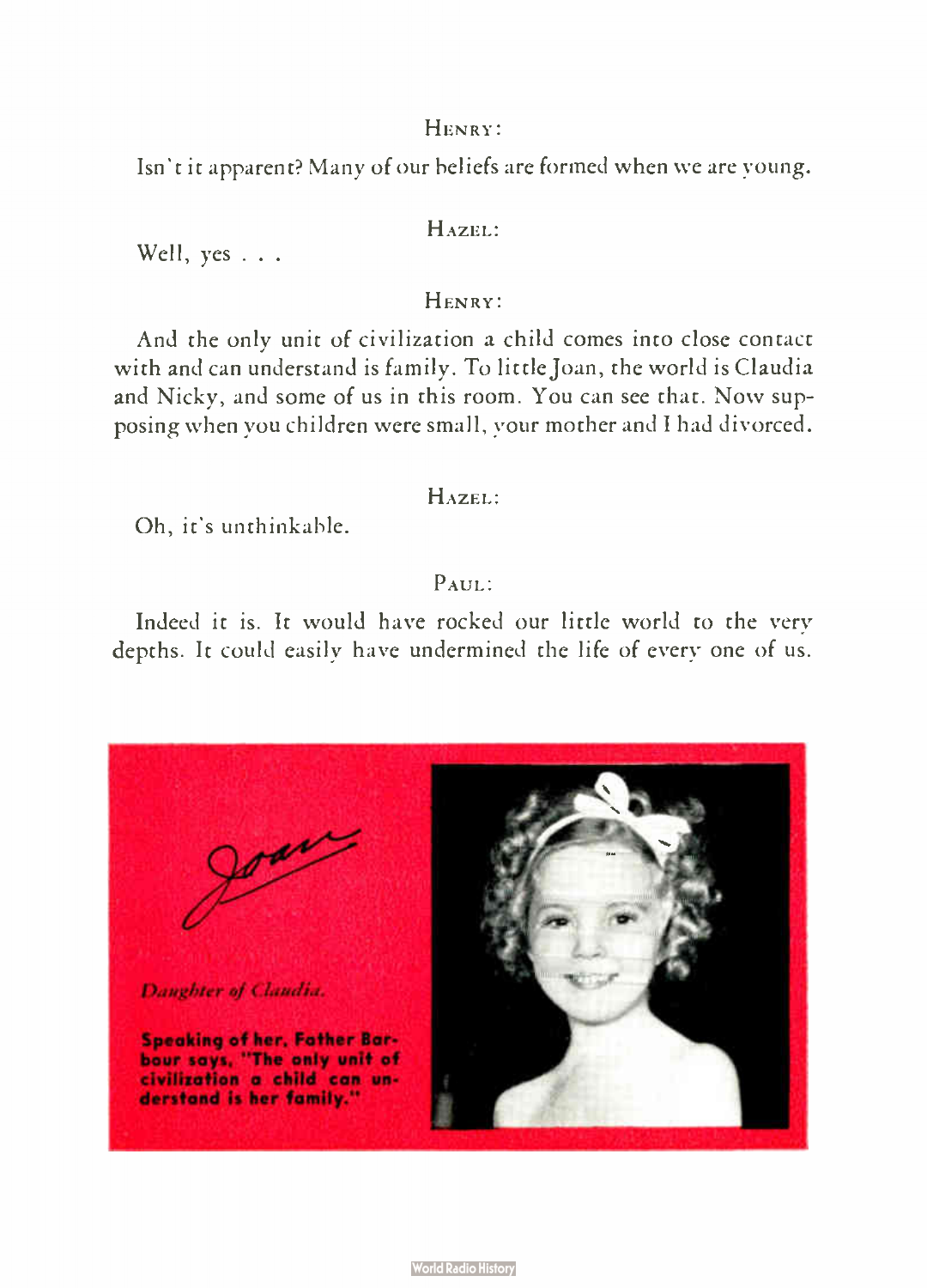Certainly. And if a child's world is wrecked before his eyes, what has he to cling to? It immediately colors his conception of the whole world. Immediately his mind forms the belief that there is nothing solid, nothing stable, nothing that he can ever quite believe in, and he grows to manhood a cynical, unbelieving citizen, certain that the only law of the universe is "every man for himself".

# CLAUDIA:

I see . . . and if a country's citizens believe it's every man for himself, then that nation's going to be an aggressive, belligerent country.

## HENRY:

أ: منك

Ī

博士 Ĵ

Yes, believing in the law that it's "every nation for itself".

#### $P_{AIII}$ :

I think you've stated your case very well, Dad. And your solution to the world's ills is the maintaining of a high type of family life?

#### HENRY:

Exactly. Bring back the old fashioned type of family built on true affection and discipline!

# PAUL:

Good. Mother, what would you like to contribute to the betterment of the world?

# FANNY: (Amused)

Well, naturally, being a woman, I'm interested in the woman's side of the problem.

# NICKY:

And an important side it is too, Mother Barbour,

# FANNY:

Assuming that what Henry has said has a basis of truth, I'm afraid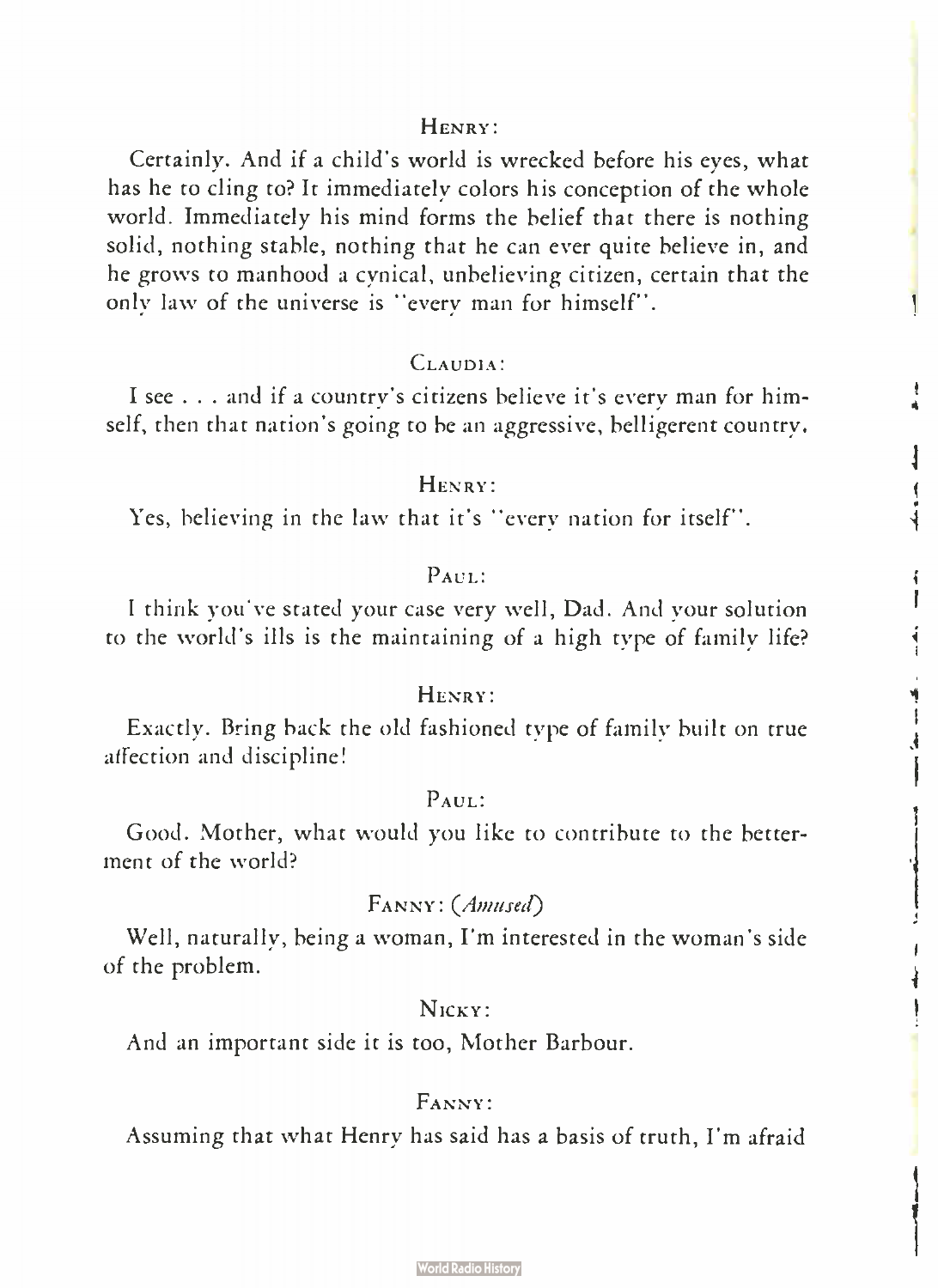

the so-called " modern" woman has done a great deal to make the family what it is today.

# CLAUDIA: (Amused)

Careful, Mom, you mustn't give us away!

# FANNY:

It's my opinion we SHOULD be given away and brought up sharply. I haven't any sympathy with this modern school of pampered wives.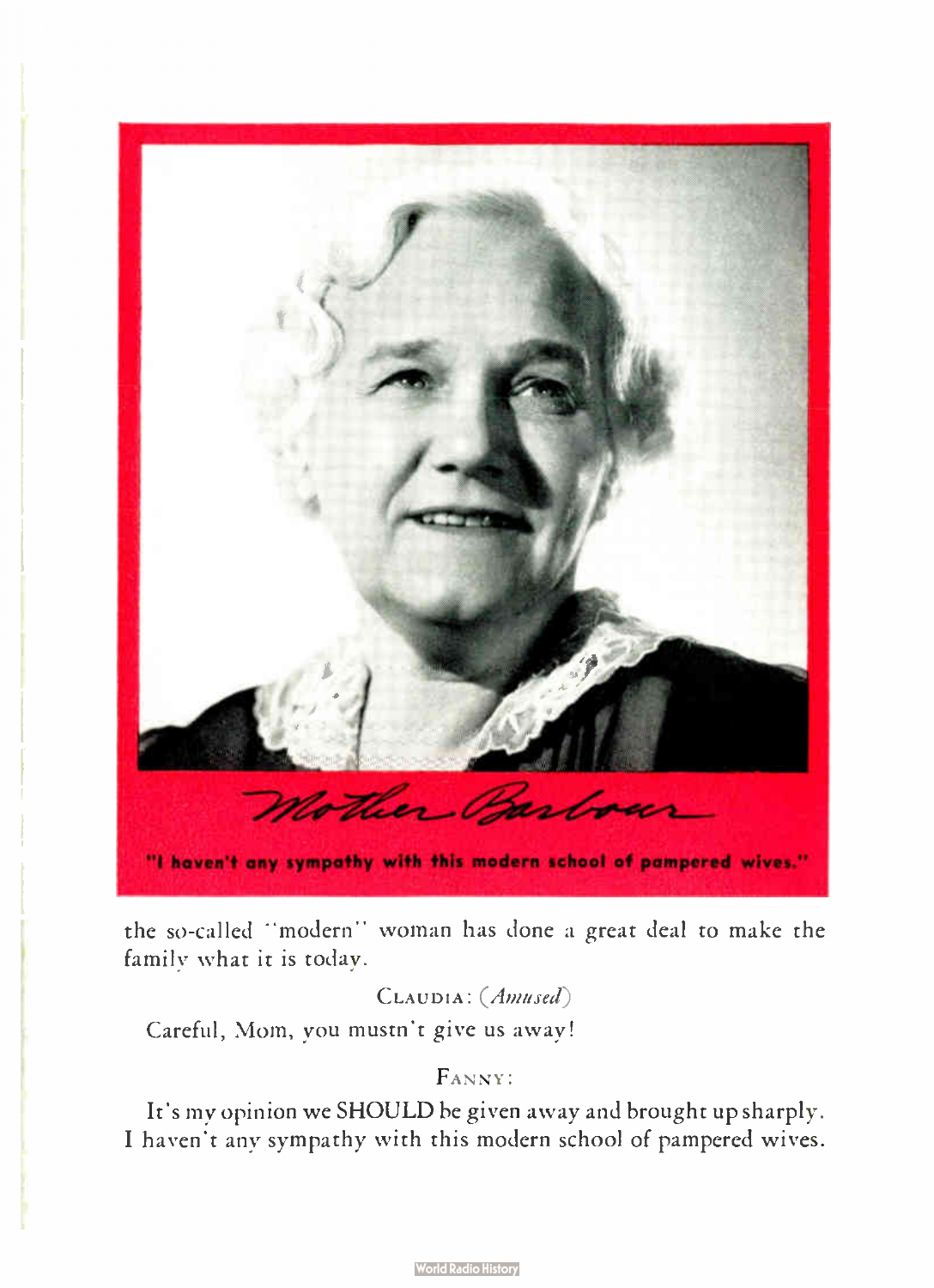#### HAZEL: (Amused)

Good for you, Mom.

## FANNY:

Well, I mean it. It's unhealthy and it's demoralizing.

#### HENRY:

What's that, Fanny?

#### FANNY:

Just this. It's one thing for a man to treat his wife with decency and respect and quite another for him to abandon himself to her least whim.

#### JACK :

But Mom, do you think that's general practice?

## FANNY:

Well it's entirely too general for the good of the country.

#### HAZEL:

Absolutely.

## FANNY:

Why, half the wives I know whimper at the least inconvenience. They feel imposed upon if they are forced to spend their time looking after their own children. They dodge responsibility, ignore duty, and dissipate a lot more than is good for them.

#### HENRY:

Eh? Fanny, what kind of women have you been associating with? (Laughter)

#### FANNY:

Well, I'm not talking about bad women, if that's what you mean. I'm talking about the new generation of young wives. They're not bad and they're not without courage and honor, but they've simply been petted and humored and spoiled until they don't know anything else.

٦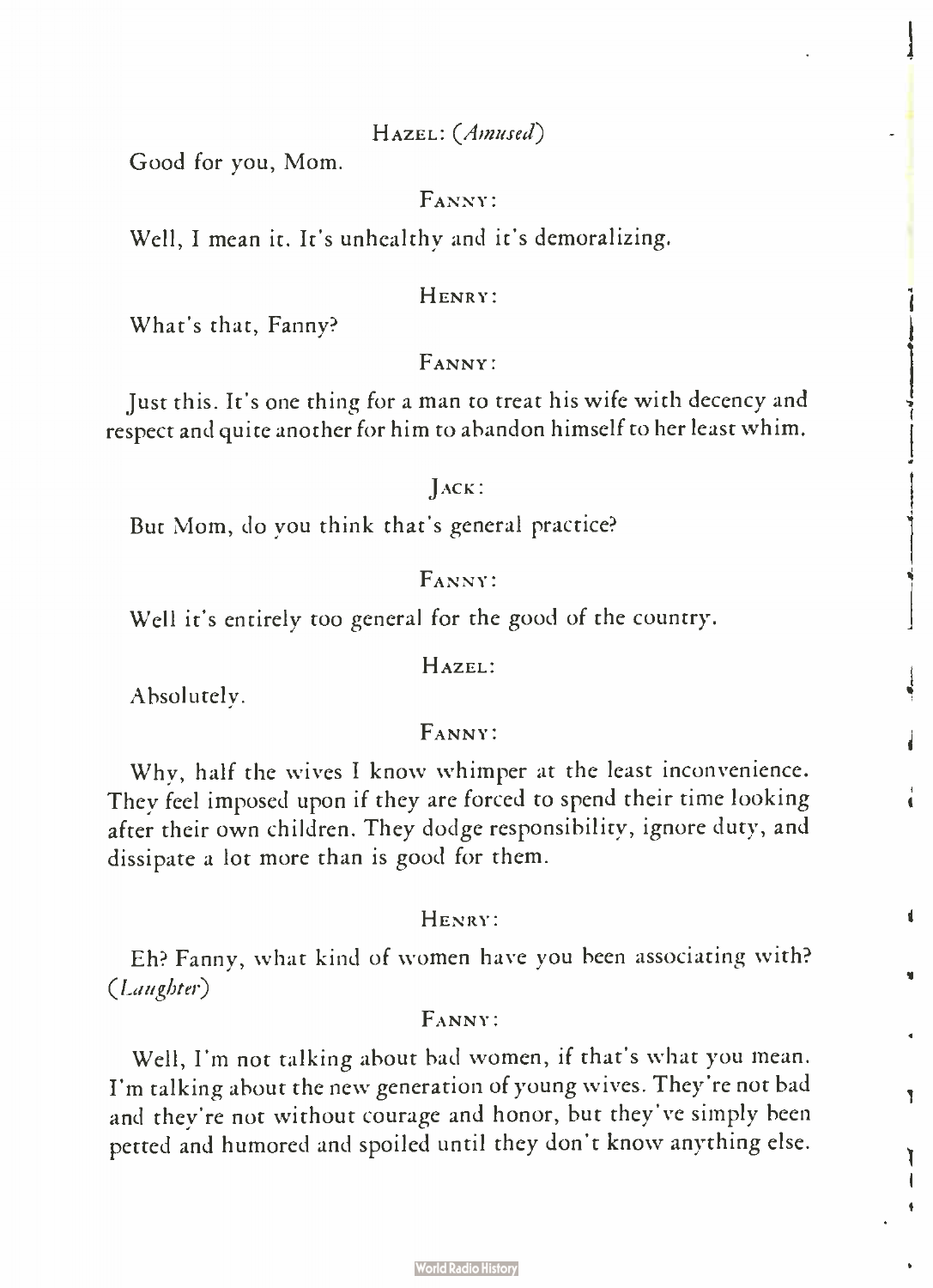# $p_{AIII}$ .

And what result has this brought about, do you think, Mom?

#### HAZEL:

A pretty serious one!

# FANNY:

I think it's probably directly responsible for ninety percent of divorces. And in a measure it's the cause of the extravagant living the modern family insists on.



# Henry and Fanny Barbour. Hazel's husband, son-in-law of

Mother Barbour says. " William is a husband in a thousand."

# PAUL:

Now you're speaking of a tendency to live over the family budget.

# FANNY:

Yes.

# PAUL:

But don't you think all this is somewhat due to the men? As heads of the family they should be able to help guide and stimulate their wives' interests in healthier channels.

# HAZEL: (Laughing)

William and I seem to get along!

# FANNY:

William is a husband in a thousand!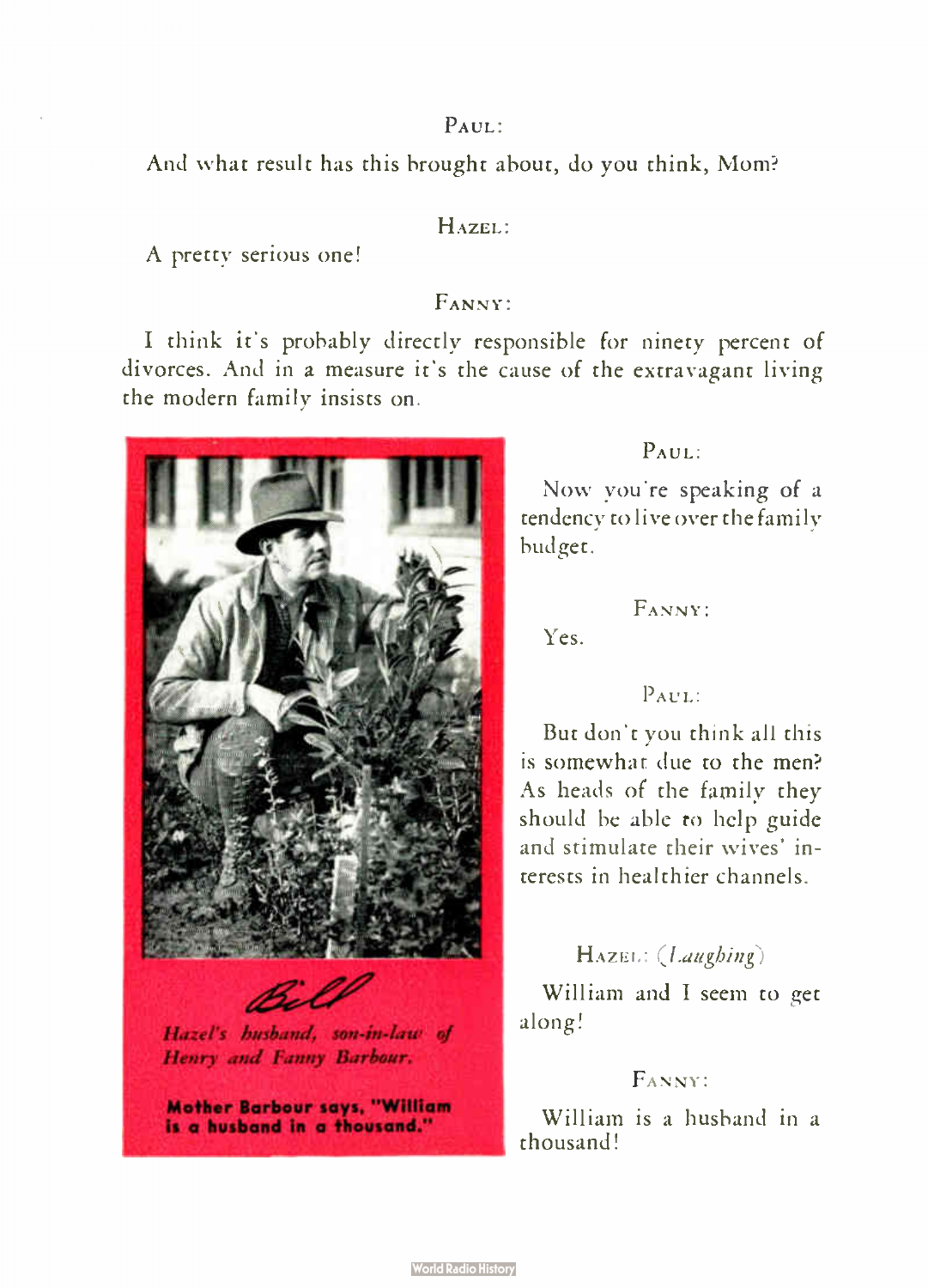

# PAUL:

And you think the modern wife . . . as a partner . . . could do much toward easing today's burden of trouble?

# FANNY:

Ido indeed!

# PAUL:

And your solution is?

# FANNY:

Instead of being soft, petted playthings, let them take their lives in their own hands; do a little honest work; do a little serious thinking; harden the moral fibre they've been allowing to grow flabby; be honest-to-goodness wives to their honest-to-goodness husbands.

## NICKY:

By Jove, I think we've got something started here . . . some real ideas being expressed.

## PAUL:

Well, perhaps you'd like to offer something?

**World Radio History**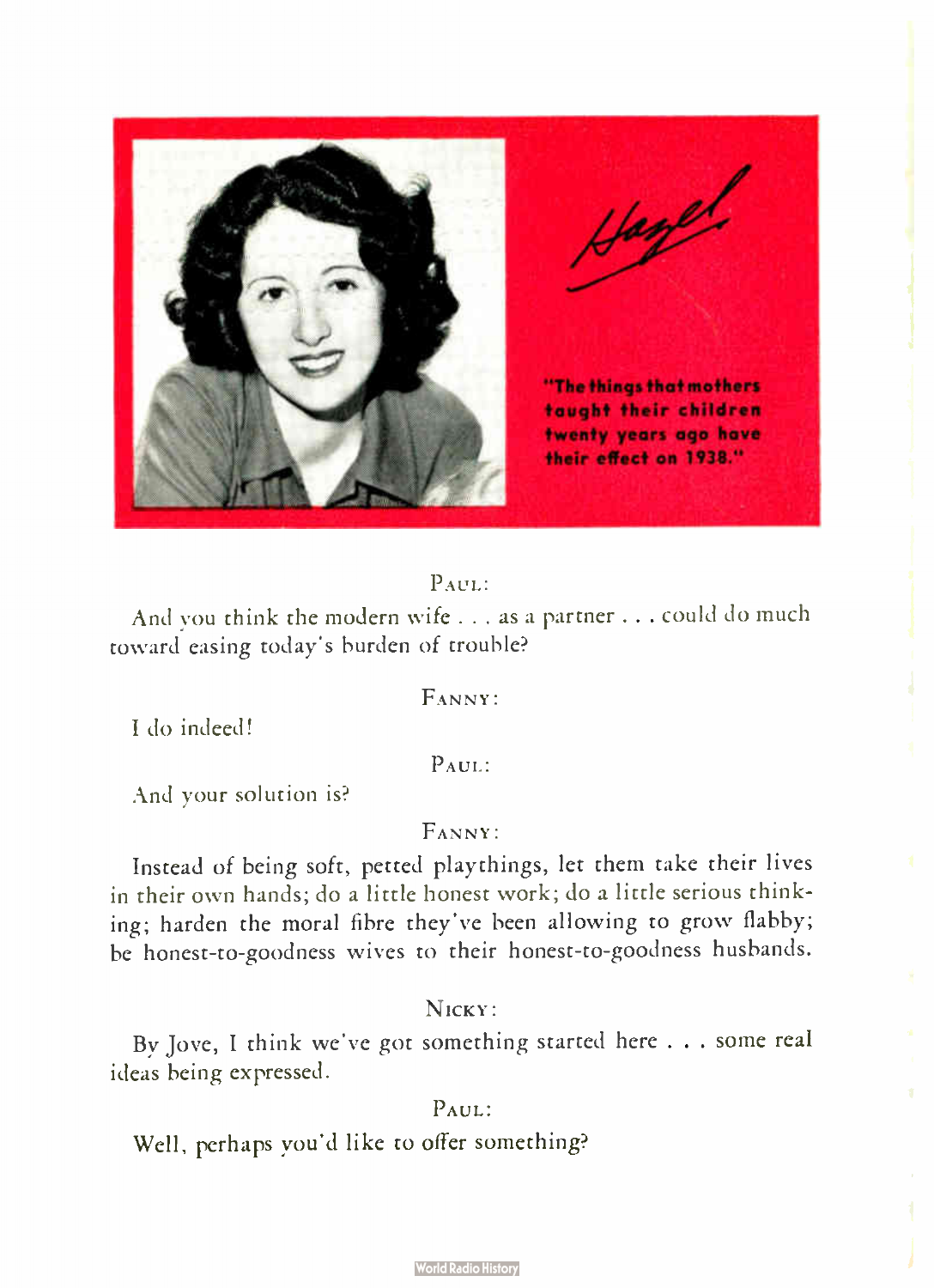# NICKY:

Not just yet. Let me listen to the others for a while.

#### PAUL:

All right, how about you, Hazel?

# HAZEL: (Amused)

Well, naturally, being the mother of three children, I believe that I'm helping frame tomorrow's destiny by the way I bring up my children now.

#### PAUL:

But that's not going to have much effect on nineteen thirty-eight.

# HAZEL:

No, but what some mother taught her child ten, twenty, or thirty years ago is going to have its effect in nineteen thirty-eight.

## PAUL:

Quite true.

#### HAZEL:

So what I teach the twins now is going to be important, and it doesn't matter very much how soon or how late. I believe there's only one way the heart of the human race can be reached and trained —through the children of the world.

#### HENRY:

Exactly!

## HAZEL:

If we're ever to have world peace, world security, it will be by educating the young of the race.

#### CLIFFORD:

Yeah—but how are you going to get other countries to do that?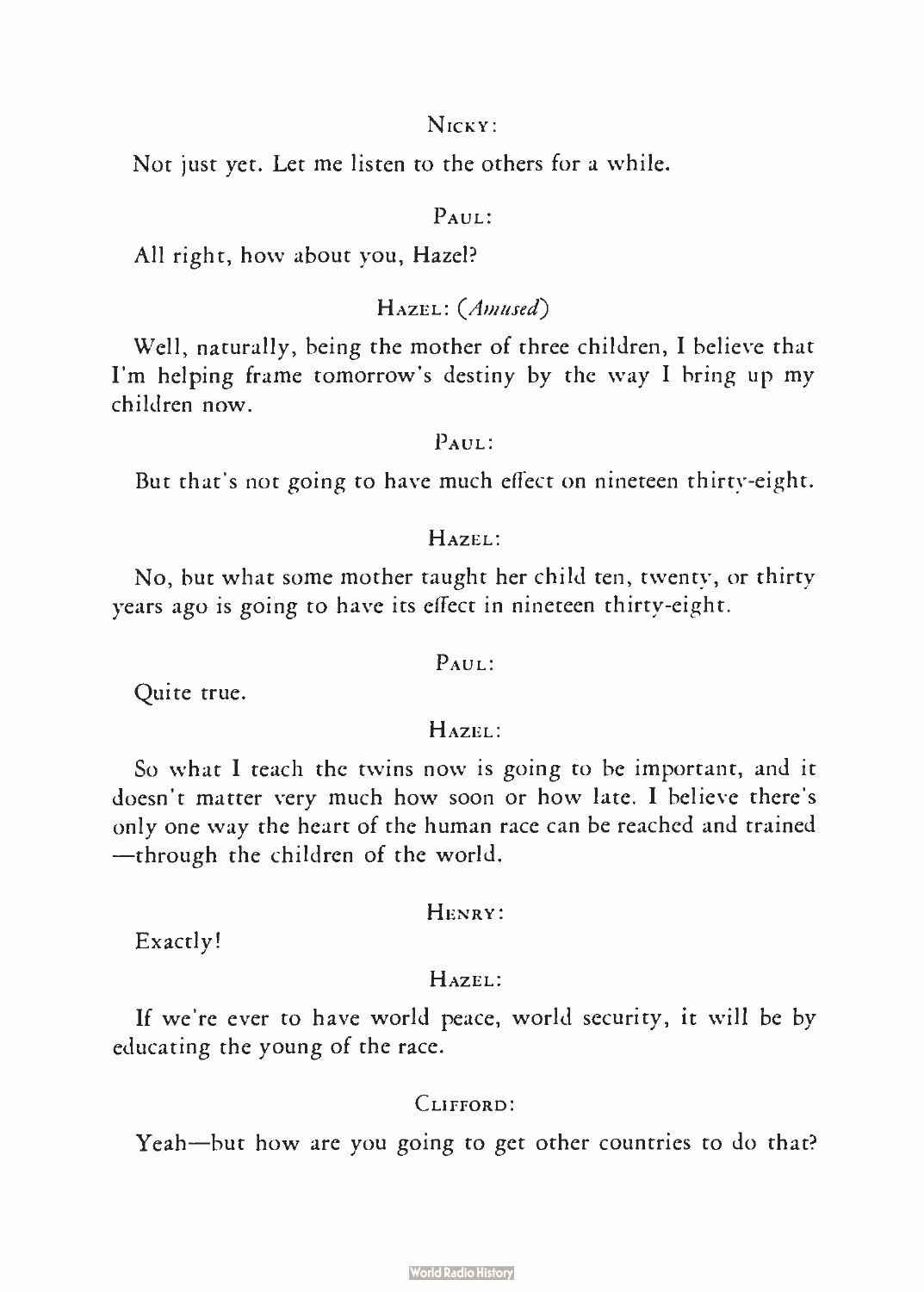

## HAZEL:

Don't worry about the other person. If each of us who believes firmly in a better world would plant that thought in his child's mind it will grow and multiply. You say OTHER nations. Don't you think there are as many peace-loving men and women in Europe and the Orient as there are here? But just like us, they haven't succeeded in teaching their dream of a peaceful world to the more belligerent element.

# NICKY:

Right you are. As right as rain!

## JACK:

You mean lots of people in these other countries would like to join with us to demand peace?

# HAZEL:

Of course. Do you believe the people of European or Asiatic nations enjoy hating and being hated any more than we do? Certainly not. And so my contribution to peace, security and future good is to instill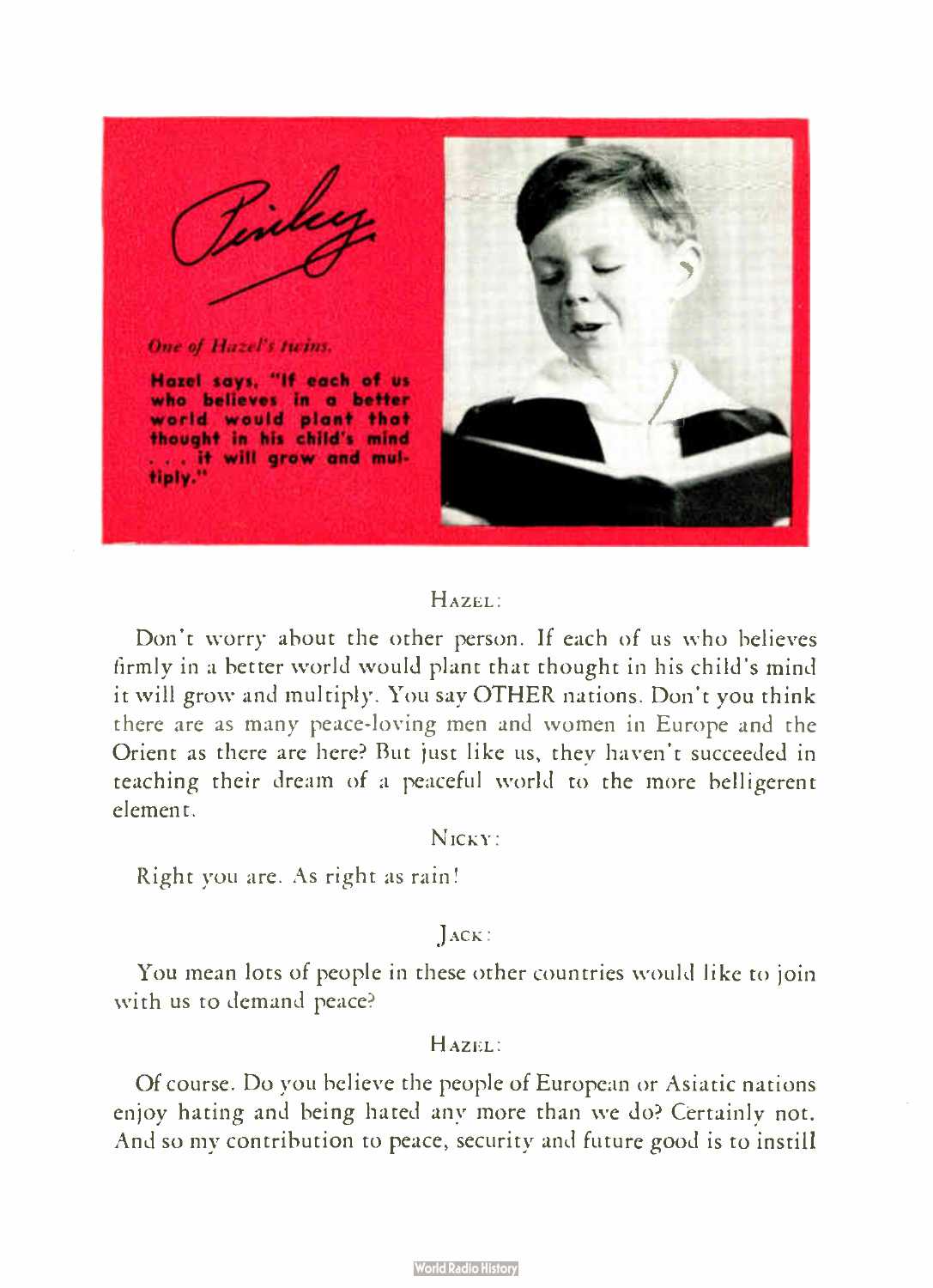in the hearts of my babies a fundamental belief in the goodness of their fellow men, whatever their color, creed, or nationality.

## HENRY:

My dear, you have a real ambition in life.

#### NICKY:

Jove yes!

#### JACK:

Mom, do you mind if I get an apple to chew on while I'm listening?

# FANNY:

Of course not. That's what they're for.

# CLAUDIA: (Amused)

I know what the next topic is going to be . . . food!

# PAUL: (Amused)

Well, let's leave the topic up to Clifford. Cliff, take up the discussion.

#### CLIFFORD:

Yeah . . . okay. And the subject I want to talk about is strikes and the relationship between employer and employee.

## PAUL: (Amused)

You've certainly picked a tough one.

#### CLIFFORD:

Yeah, I know. And I don't want to bring up the subject of who's right and who's wrong, because I think there's right and wrong on both sides. All I'd like to get at is, WHY is there so much dissension between labor and capital.

# HENRY: (Grunts)

If you can answer that we'll put your statue in the public square!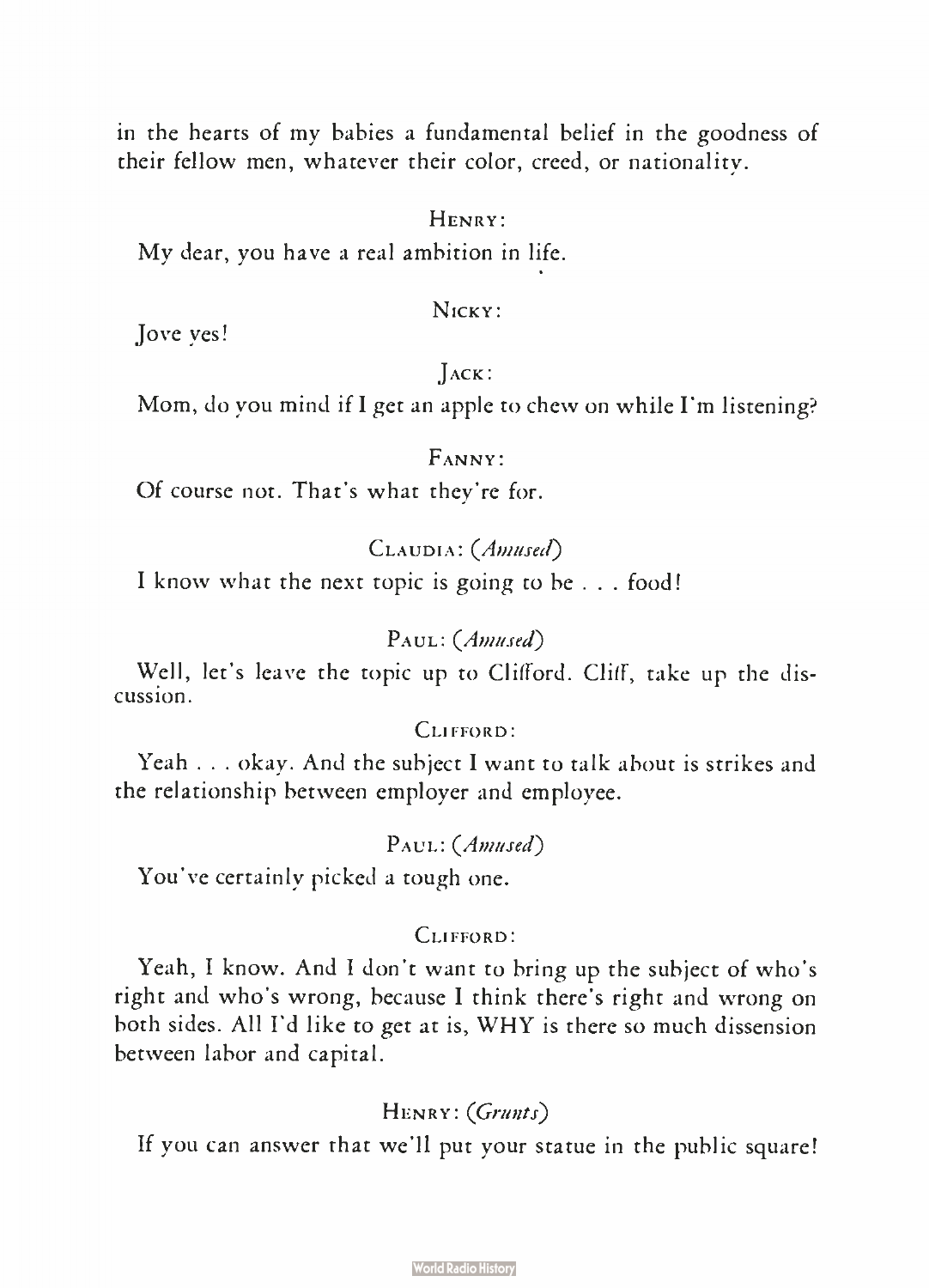

# CLIFFORD: (Amused)

Thanks Dad, but I don't think I'd look well in bronze. Seriously though, it seems to me that the answer is plain enough . . . the reason for unpleasantness between worker and employer is simply a lack of understanding! They're too far apart in their points of view, and naturally if you don't understand a person you're a little suspicious and afraid of him. Everything he does you try to interpret as a move to hurt you. So you've got to find a common meeting ground. I mean a common denominator for employer and employee.

# PAUL:

I think I know what you're getting at. Find something that labor and capital have in common.

#### CLIFFORD:

Sure . . . children for instance. Or take invasion by a foreign country. How long do you think labor and capital would be fighting among themselves if some other country started landing troops here? Not a minute. Everyone'd get in and work together like old pals. Or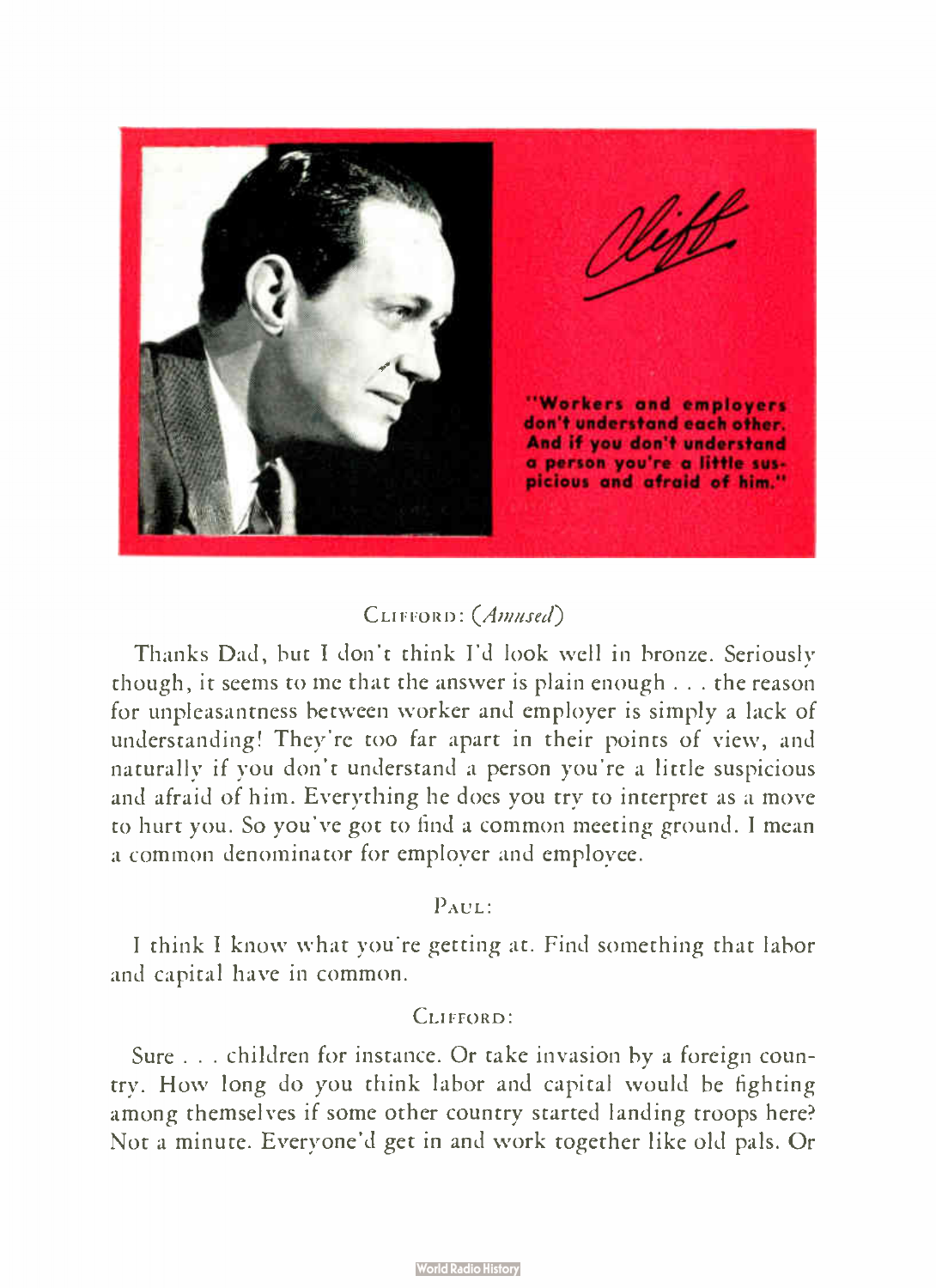there's religion. If the rich man is honest and the poor man is honest, when they get down on their knees they both pray to the same God.

## CLAUDIA:

What do you mean, if they're honest?

# CLIFFORD:

I mean if they're NOT sincere, and honest in their desire to solve their problems, their God is very liable to be Hate. But in that case neither one is worshipping the God he was taught to worship as a child.

#### HENRY:

By George, Clifford, I never heard you talk like this before!

#### CLIFFORD:

I don't know, maybe I'm off on the wrong foot, but I'm just giving you ideas that came to me. It goes right back to " Love Thy Neighbor" . . . " Peace on Earth" . . . and " Do Unto Others As You'd Have Them Do Unto You" . . . but why is that impossible?

#### PAUL:

It isn't. But there you get right back to what I said in the beginning. The answer lies within each man's heart. If each employer WANTED the good will of his men and each employee WANTED the good will of his employer, that would be the end of trouble.

#### HAZEL:

I think you've struck right at the heart of the whole problem. There's got to be a revival of interest in fundamentals in this country . . . a revived interest in children, that will cause mothers and fathers to go to almost ANY extremes to see that they're properly trained.

## CLAUDIA:

Which would mean the end of wholesale divorces and broken homes.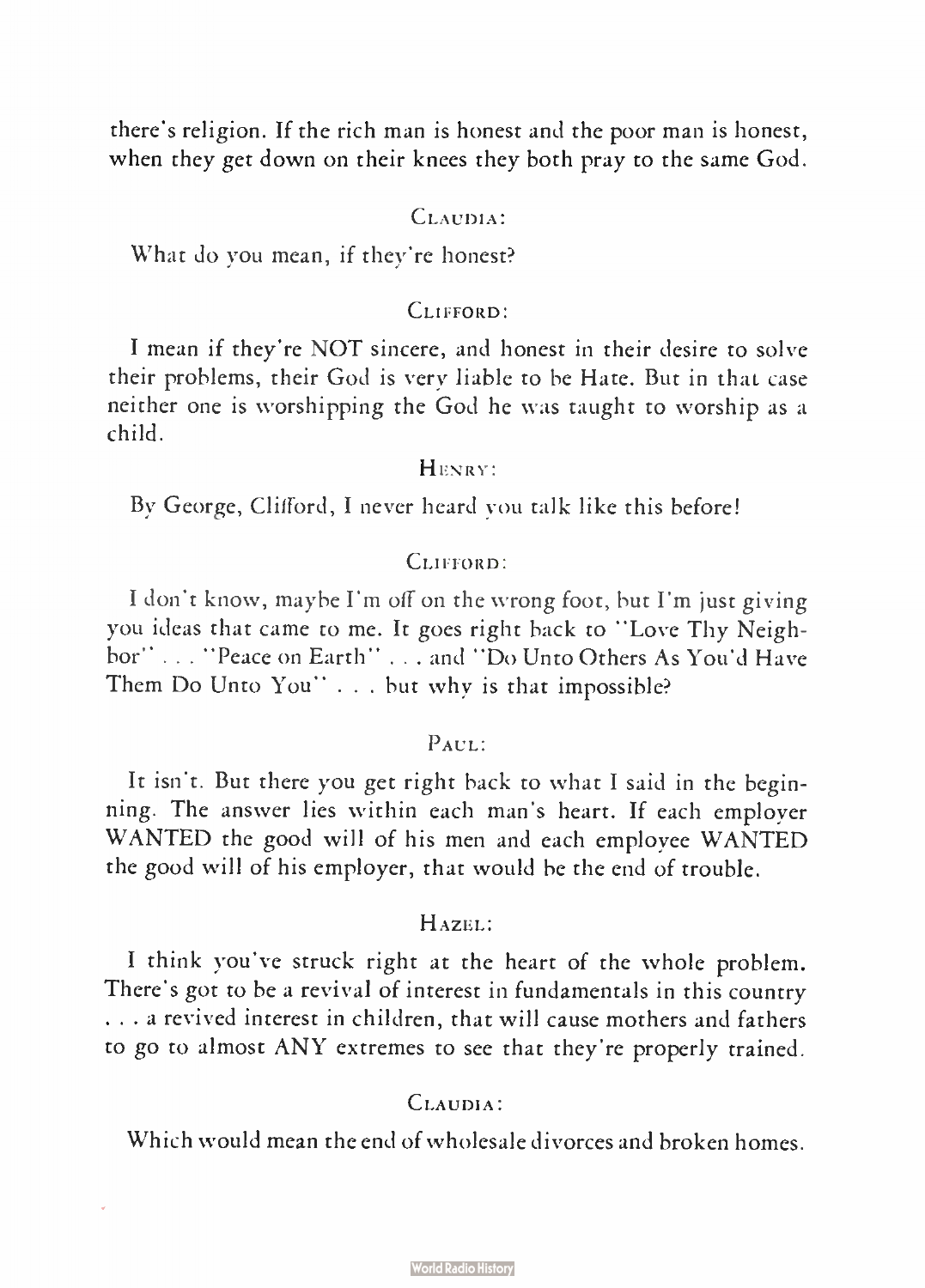#### HAZEL:

Naturally. If people were more interested in their children than in themselves, they couldn't POSSIBLY want a divorce. And next, Clifford's idea suggests a revival of patriotism . . . not an aggressive patriotism, but a natural pride and love of those things which are ours by birth.

#### PAUL:

Yes, if there's one thing that is eating at the heart of this country today, it's the tendency to deride idealism and patriotism.

# NICKY:

By Jove, Paul, you're right! I'm an adopted citizen of this country, so I don't feel as free to express myself, and yet . . .

#### PAUL:

Don't be backward, Nicky. We understand.

#### NICKY:

Well, WHY are people willing to make fun of their ruling forces? Is it because those ruling forces have broken faith with the people? Perhaps, but somehow I can't find it in my heart to put the blame on those officials, because it lies within the power of the people to remove any man from office who abuses that office.

#### HAZEL:

1

But how are the people going to know?

#### NICKY:

Public business is public property. If the people WANT to know... if they are interested in knowing . . . they can always find out.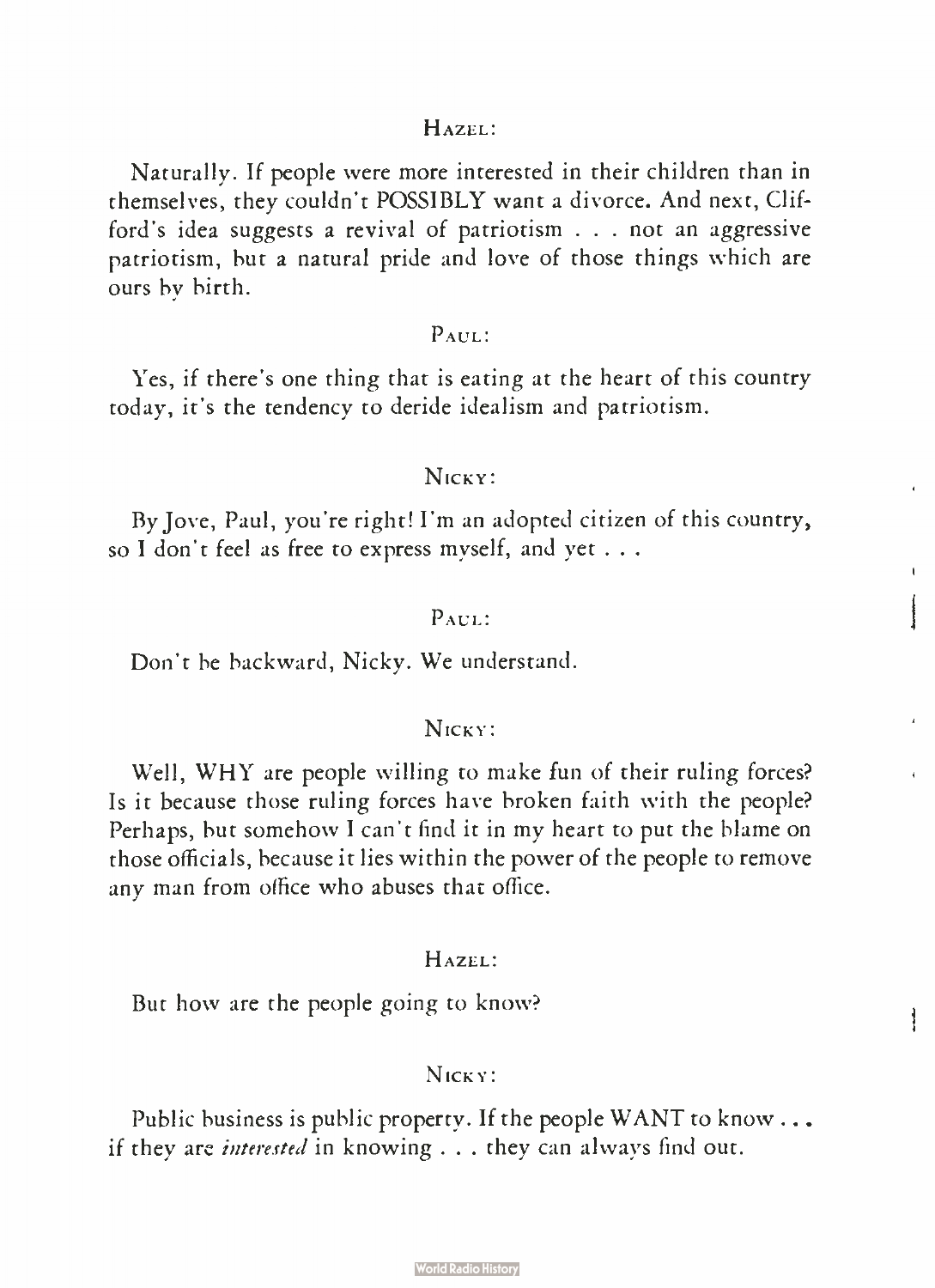# CLIFFORD:

But Nicky, if anyone takes up the people's cause he's immediately branded as a faddist or a reformer or some kind of a nut.

# $N_{\text{ICKY}}$

That's the people's fault, too. They've the power to select leaders they do believe in. The people are the strongest force in this country and yet if they refuse to accept the responsibility of citizenship, they can be led around by the nose. We make no end of commotion about injustice, dishonesty, and such, and yet we never raise a finger to do anything about it. When we're hurt we simply shut our eves and yell like the deuce, and that ends it.

#### HAZEL:

But Nicky, we can't know what's going on in all those official departments.

# Nicxy:

You don't have to know. You know, or can find out, what's going on in your own home town or city or village. There's where the

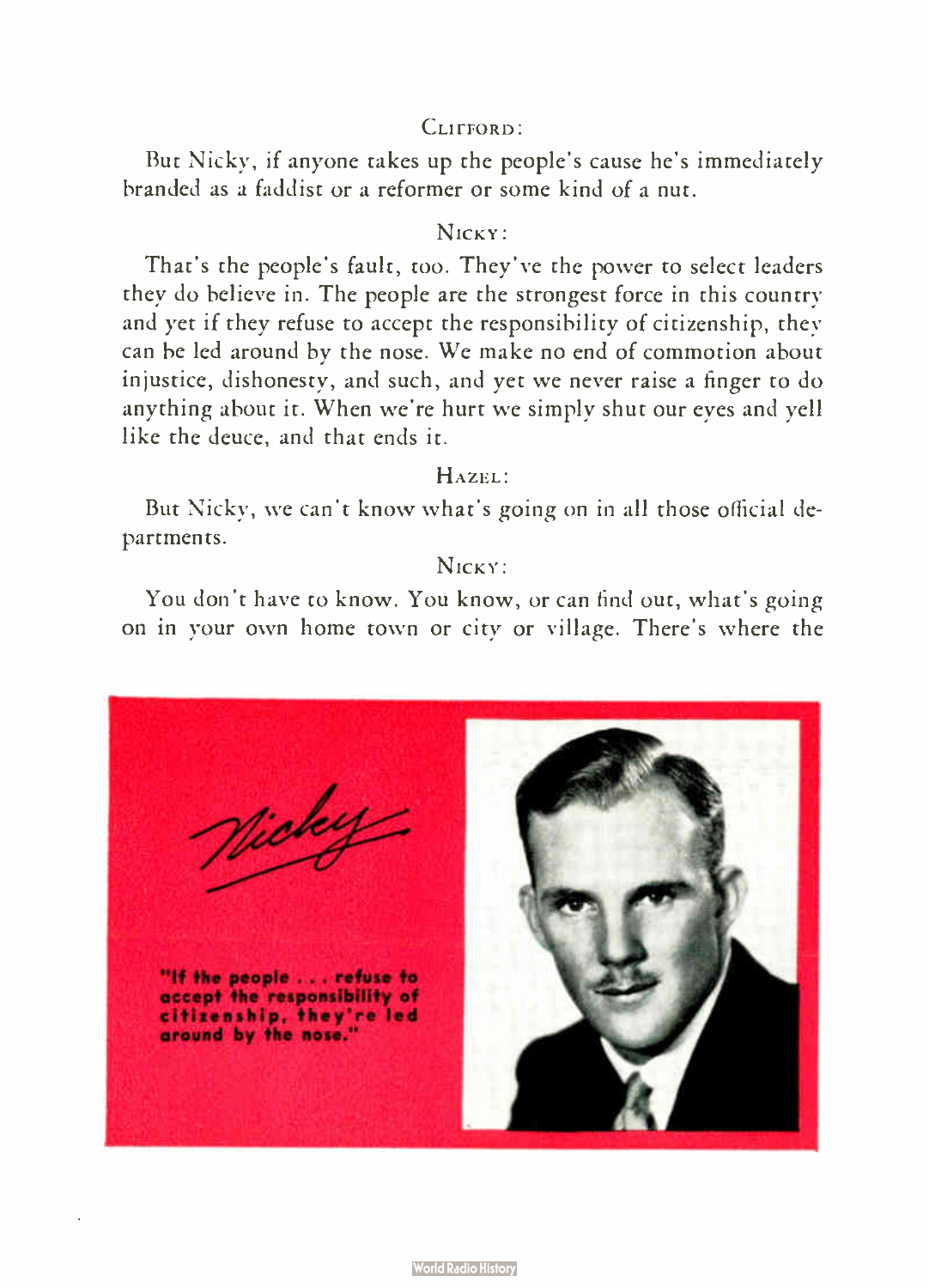

individual citizen's effort should start. Believe me, if every city in the country was properly managed, if every man we elect to public office is upright and honest . . . the very best man for the place . . . you'll have a clean, wholesome regime, all along the line. Then your national government is going to he something you're proud of!

## JACK:

Like the old saying, "Take care of the pennies, and the dollars will take care of themselves." If every little part of the country is right, the whole country will he better.

NICK Y:

# Quite.

# JACK:

And everyone can do some little thing to make conditions better... something right near by. And those little things added together can make all the difference in the world.

# N<sub>ICKY</sub>:

Exactly. I think that our modern democracies face more important and more complex problems today than at any other time in history. In one way or another every citizen can help solve those problems. And it's shameful that the citizens should throw every bit of THEIR job on the shoulders of men thousands of miles away. Undoubtedly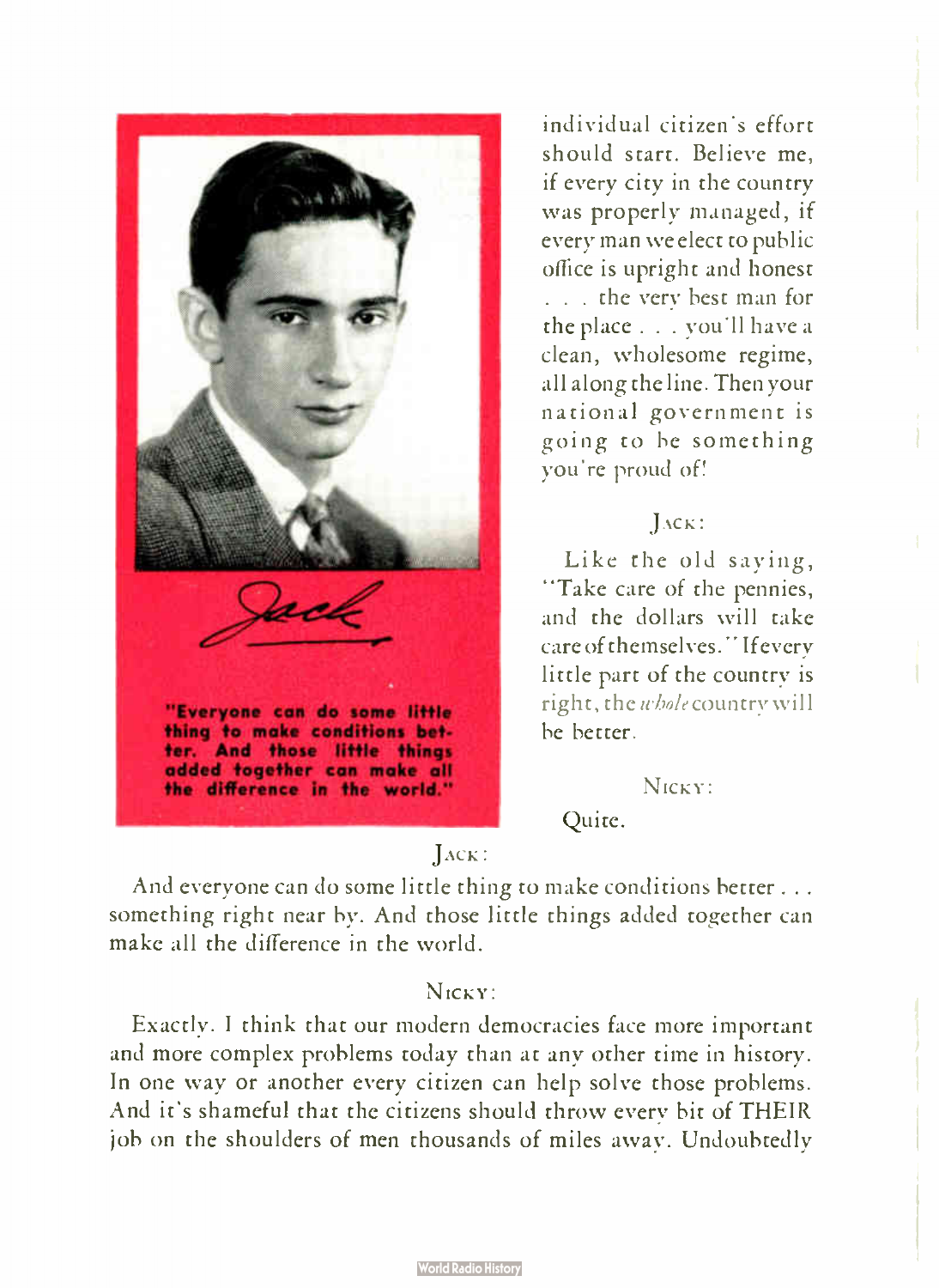those men are doing all they can, and yet they can't HOPE to win unless the citizens rouse themselves to help.

# HENRY:

 $Yes . . . vcs . . .$ 

# NICKY:

True democracy is a great ideal! It warms me clear through to see what great things that ideal has accomplished and what may yet lie ahead. And for just that reason it makes me angry to see the people let things drift simply because they don't want to do anything about it.

#### CLIFFORD:

Atta boy, Nicky!

#### HAZEL:

And don't let's forget that other suggestion of Clifford's—a religious revival.

#### CLIFFORD:

Well, maybe that's putting it a little strong, Hazel.

#### HAZEL:

You're not backing down, are you?

#### CLIFFORD:

No, but "religious revival" frightens a lot of people. Couldn't we make it a revival of honesty and faith and sincerity and belief in ourselves and our fellow men?

# HAZEL:

But isn't religion the expression of those very things?

# CLIFFORD:

I suppose so, and yet so many people are afraid to face the word "religion".

## FANNY:

Perhaps that's just the trouble.

**World Radio History**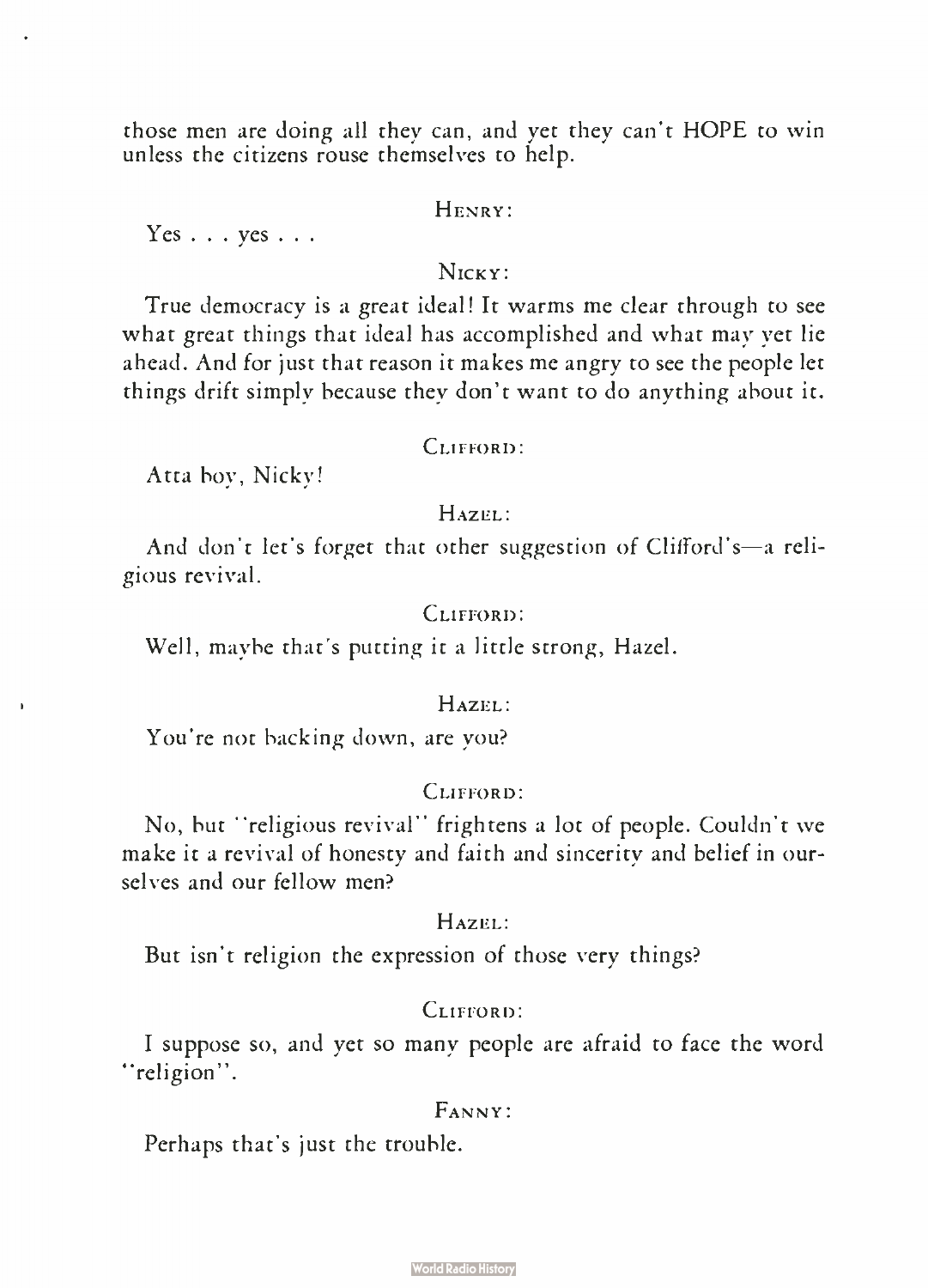#### HAZEL:

That's true enough. If you find a purse of money, you'd certainly return it, and yet you'd feel an awful fool to have your picture printed in the paper under the heading "An Honest Woman".

# CLAUDIA: (Laughs)

That's the idea!

# HAZEL: (Amused)

Well, Paul, everyone else has had his say . . . now what about you?

#### PAUL:

Well, I've done a lot of talking as we went along, but there were a couple of things that stand out in my mind . . . things that affect everyone here—and all our youngsters. They affect Teddy—and the man she may fall in love with some day. Here is what I'm thinking about! With the prospect of war and the rumors of war facing the world in 1938, I'd like to quote some figures I read recently. First in the World War, it cost \$25,000 to kill every soldier who died.

#### CLIFFORD:

Hey, twenty-five thousand dollars?

#### PAUL:

Yes, and there were sixteen million soldiers killed, which brings the cost of the World War to four hundred billion dollars.

#### CLIFFORD:

Them's SOME dollars, pal.

# $p_{AIII}$ :

It's so appalling it's terrifying . . . breaking that down into some idea of what could have been done with that money, it would have bought a thirty-five hundred dollar home and five acres of land for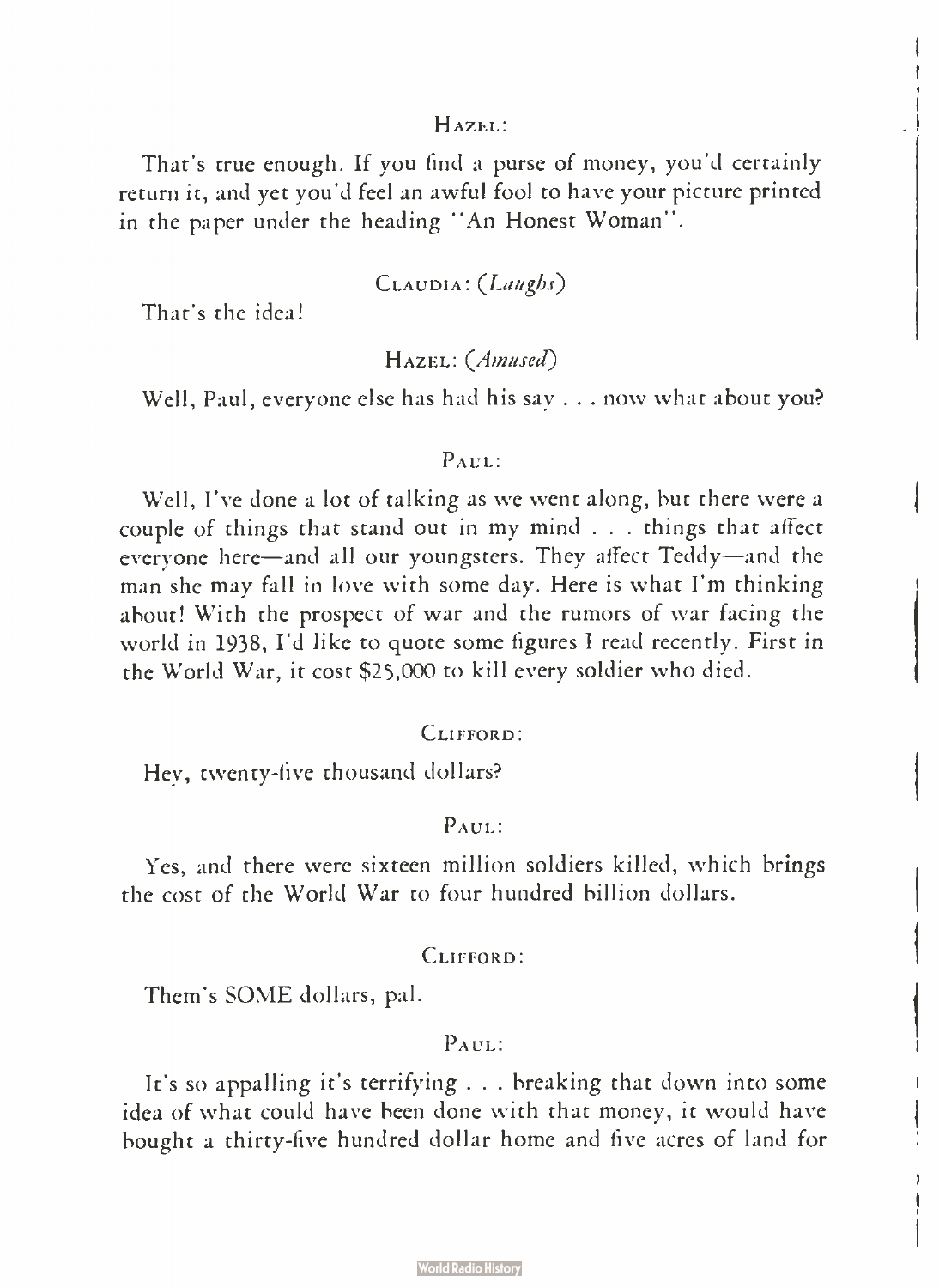every family in Germany, Russia, France, Great Britain, Australia, Canada, and the United States.

#### CLAUDIA:

# For EVERY family, Paul?

# PAUL:

Wait, that's not all. It would also have built a ten million dollar university and a five million dollar library for every city over two hundred thousand in each of these countries, and given a perpetual annual salary of a thousand dollars for a hundred and twenty-five thousand teachers and a hundred and twenty-five thousand nurses.

HENRY : Eh? A perpetual salary?

PAUL: Yes, a salary for all time.

FANNY: All this for what the war cost?

# PAUL:

And that still isn't all. After all that there would still be billions left over.

# NICKY:

# Think of it!

## CLAUDIA: (Murmurs)

And people talk about there being another World War . . . and nothing's being done about it!



Paul's adopted daughter.

Paul says, " When I hear of war and rumors of war, I think of Teddy— and the man she may fall in love with some day."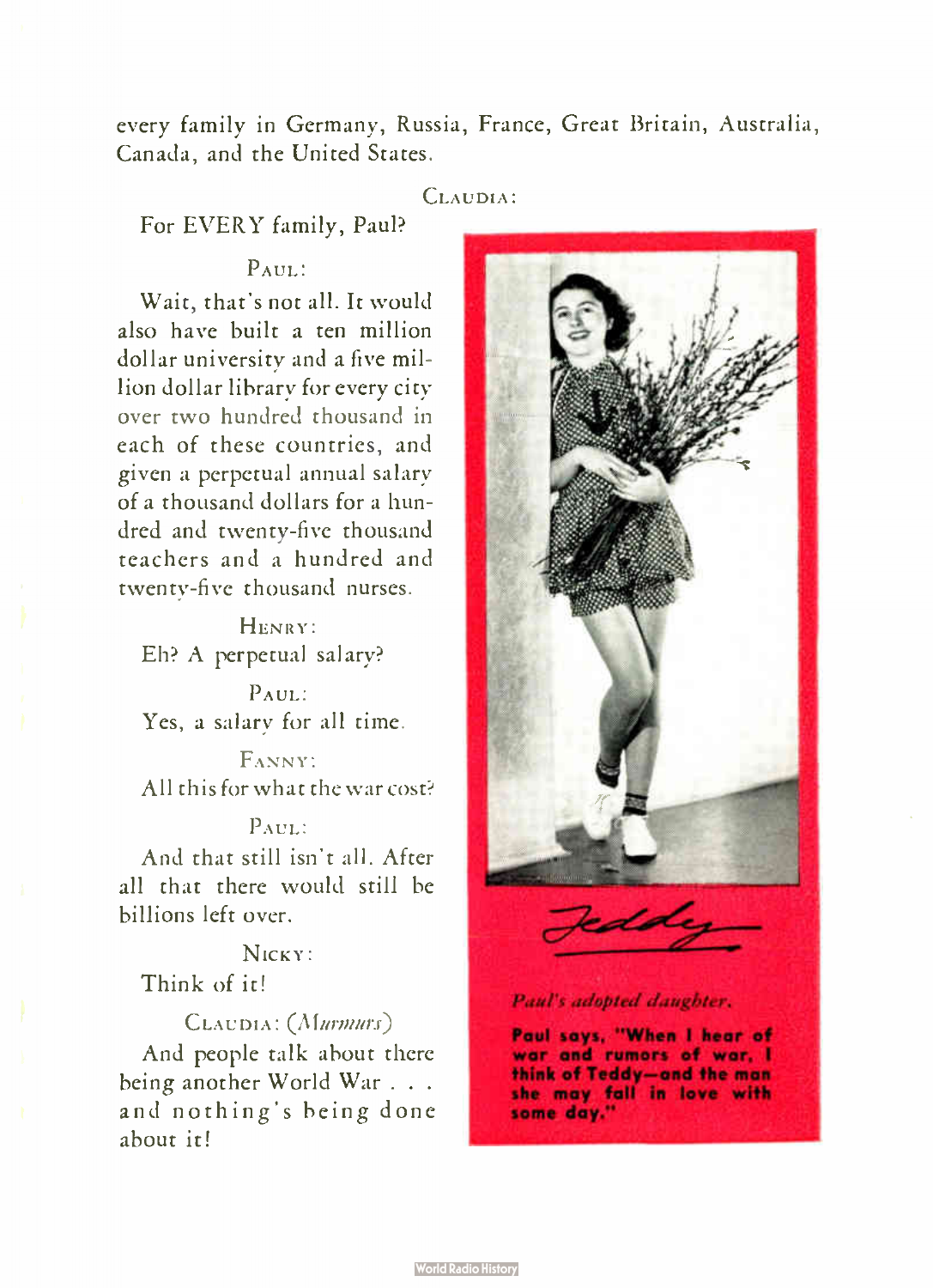PAUL:

Something IS being done about it. Something very definite. There's a rising tide of sentiment growing throughout the world, fostered by people who are sick over the way things are going. They're not the people of any one country or any one continent . . . they're simply all the people of all the world who believe that the only way out of this mess is to return to the simple fundamental principles each of us learned at his mother's knee.

NICKY:

I say, I like that!

#### PAUL:

Yes, it's part of the same thing. Your own Stanley Baldwin expressed the whole idea in his Coronation Empire speech. He said: "When we look around and consider the state of the world today, we see on every side bewilderment and doubt. There is no country but has its difficulties, no country but is faced by dangers. There is need of common effort, of resolution, of endurance; above all, there is need of leadership. The British Empire has a solemn duty to the world at this time—a duty which I have described in these words, 'Spiritual leadership'."

#### NICKY:

Quite! I remember that speech.

#### PAUL:

It's what we've all been trying to express in our own way today... perhaps it's the answer we've all been looking for . . . an answer in the hearts of men.

Father Barbour nods and looks into the fire. Jack, a little self-conscious, silently gets another apple. Mother Barbour resumes her sewing. Nicky stands beside Claudia and takes her hand. Clifford and Hazel smile gently at each other. Paul rises and walks to the door. Outside the rain has stopped. Through the window, he eagerly regards the sky, and starts outdoors, looking perhaps for a rainbow—the promise of a better world to come.

# THE END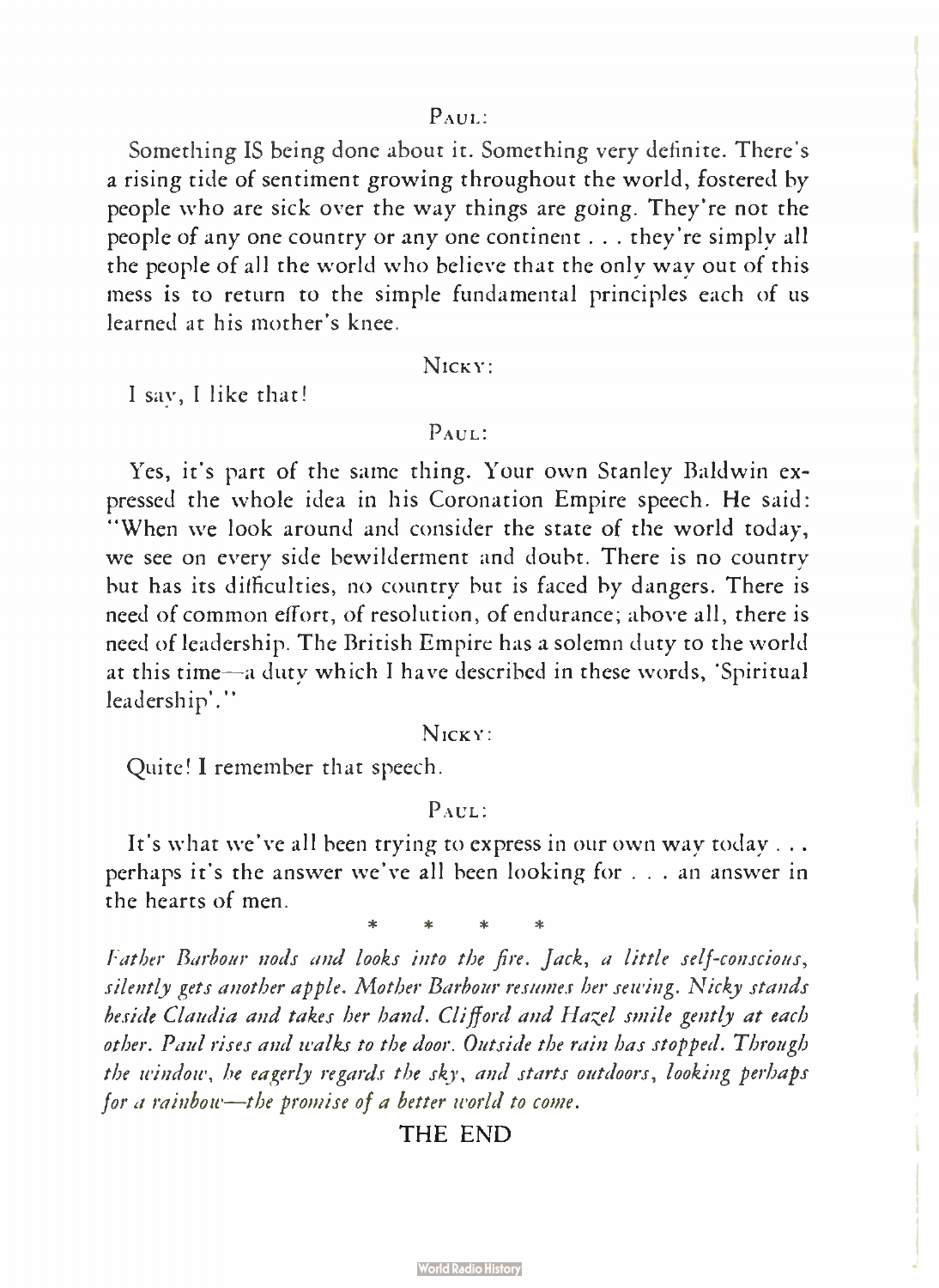

**World Radio History**